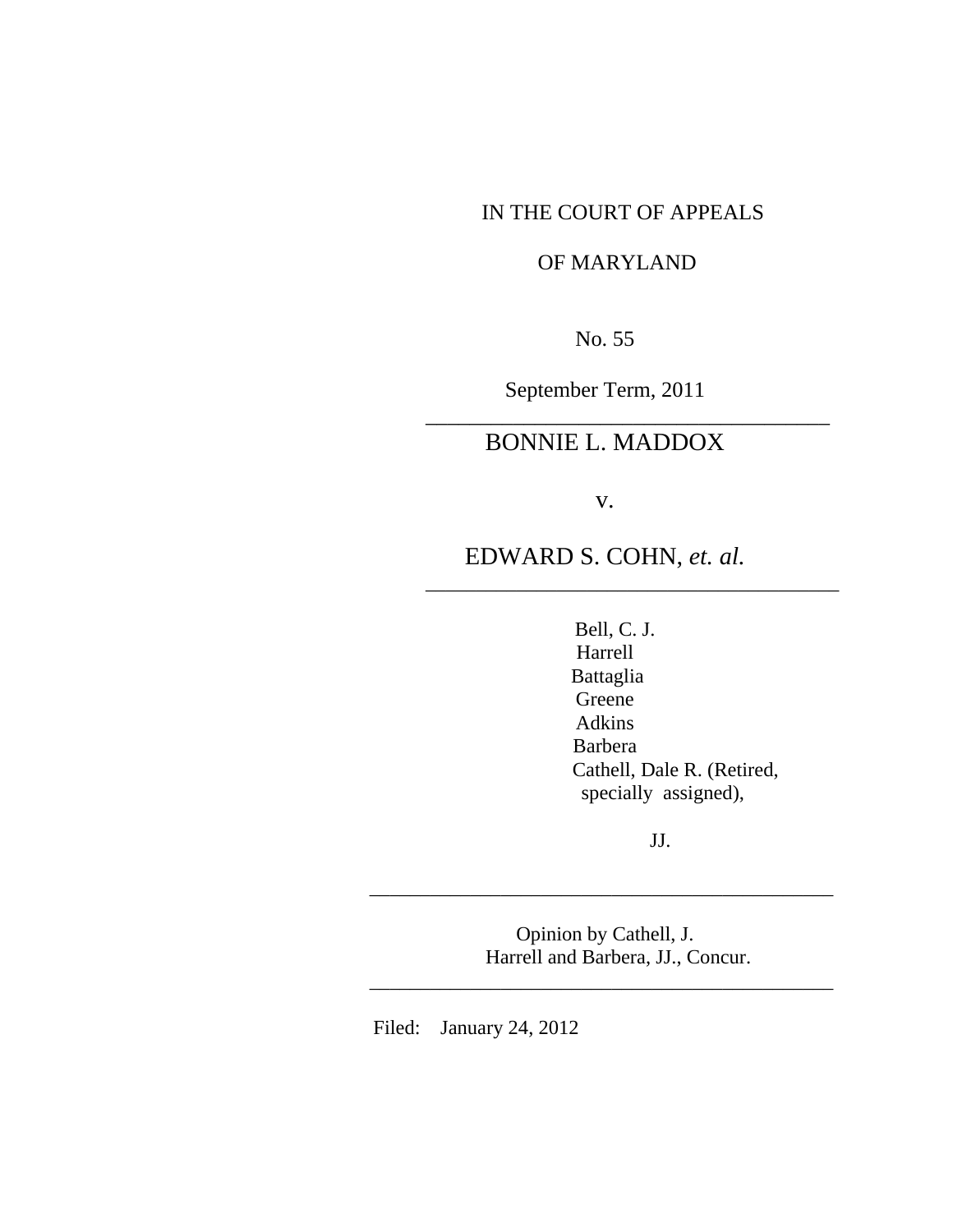This case arises out of a mortgage foreclosure proceeding involving a residential home in Wicomico County. In the advertisement for the sale, the trustees included an additional condition not found in the mortgage documents or authorized by the Maryland Rules that any successful purchaser at the sale would be required to pay the legal fees of attorneys who would be utilized to review the documents on behalf of the trustees by which they would hold settlement and ultimately convey title. This additional charge would not be included as a cost in the foreclosure proceeding and would not normally be subject to court review or audit. It was argued, without contest by the trustees, appellees here, that such practice has become common throughout the state by one or more law firms that specialize in foreclosure practice.<sup>1</sup> At the sale *sub judice*, the property was acquired by the lender or its representatives and, thus the fee called for in the advertisement was unlikely to have been paid even if it had been due.

The homeowner opposed the ratification of the sale by excepting to the Report of Sale on the ground that the imposition of a fee not provided for by the Maryland Rules or local rule and not subject to audit was improper and caused the sale not to be "fairly and

<sup>&</sup>lt;sup>1</sup>This record is mostly silent as to why attempts are being made to impose these legal fees external to the regular foreclosure procedure. It may well be that it has become a practice generated by the fact that in the current economic and housing crisis, the amounts bid in residential foreclosures, especially with respect to sub-prime loans, rarely produce sufficient funds to satisfy the amount of the mortgage debt and foreclosure costs, and thus, these types of lenders have to resort to their own funds to pay for legal services. If this practice, supported by the appellees, were to be upheld, the trustees, normally designated by the lender, will have shifted the legal fees that would otherwise have to be paid by the lenders (the trustees have no independent source of funds except those received during the foreclosure and in deficiency cases there are no available funds) to the successful bidders.

While these unilateral-mandatorily-imposed fees may be considered modest in individual cases, when generated in large numbers by law firms or other entities with a volume practice, they may constitute much larger sums in the aggregate.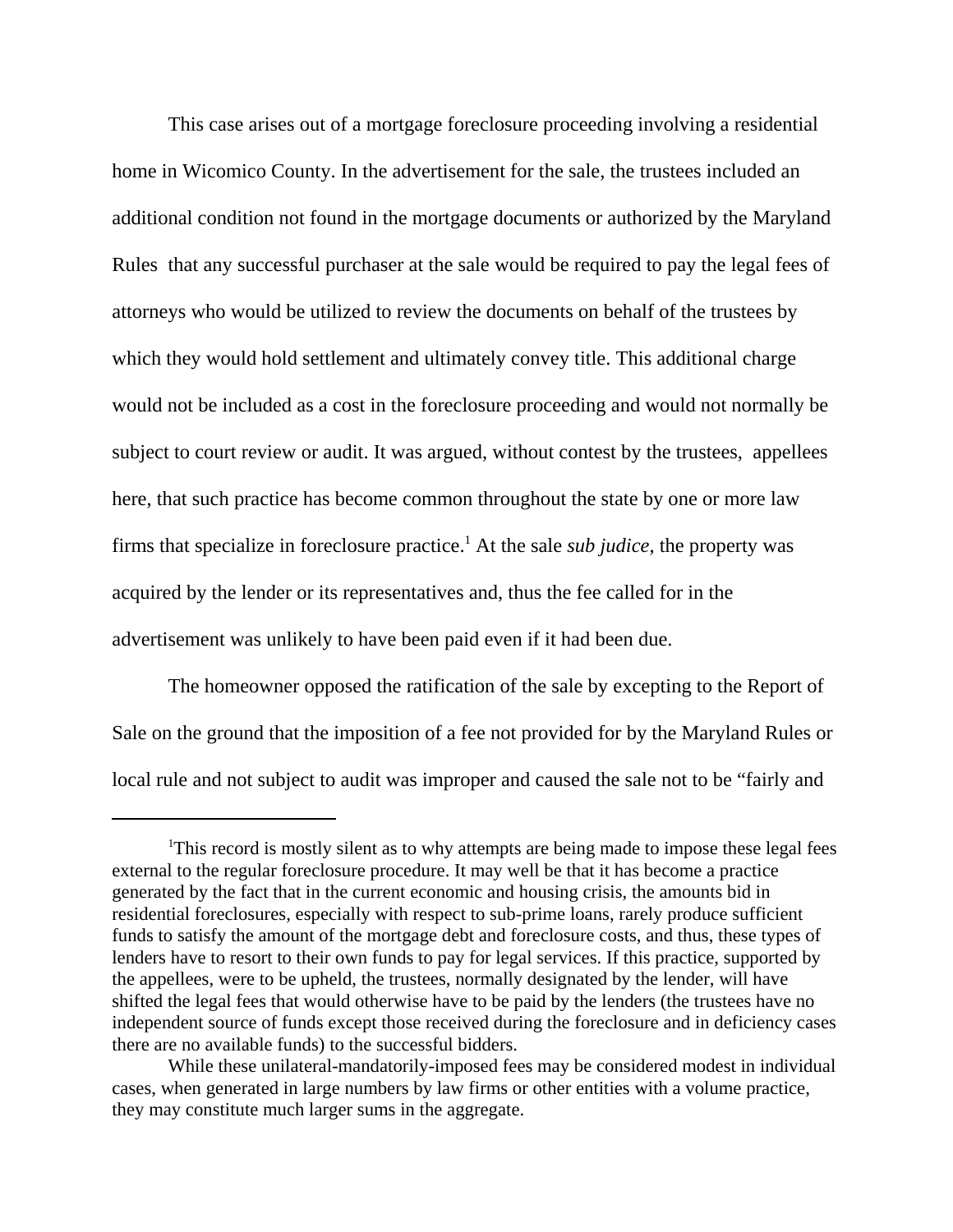properly" made.

The trial court found in relevant part that "the imposition of the fee to review the very documents that has been charged by the Court to convey at a public sale, a fee outside of those approved by the Court for identical work required by the appointment of the Court, would be improper." Nonetheless, the trial court found that the imposition of the fee did not make the sale unfair or improper and ratified the sale.<sup>2</sup> Upon motion, the trial court ordered a stay of the Order of Ratification pending appeal.

An appeal was taken to the Court of Special Appeals. That court, in a reported

opinion, affirmed the position taken by the trial judge, *Maddox v. Cohn*, 199 Md.App.

63, 20 A.3d 153 (2011). It summarized its holding as follows:

"In this case, we have been asked to invalidate what appears to be a routine practice in some parts of Maryland of requiring a successful thirdparty bidder at a foreclosure sale to pay the trustees, who have been compensated by the court, an additional fee of \$295 as an attorney's fee for review of settlement documents. *We agree with the Circuit Court . . . that the imposition of the fee is improper because there is no explicit provision in the statute, Maryland Rule, local rule, or in the debt instrument itself authorizing this charge.* [Emphasis added.] Although we find that such a fee would have been improper had it been imposed, it was not charged in this case.<sup>[3]</sup> Thus, we still affirm the court's ratification of the sale and

<sup>&</sup>lt;sup>2</sup>We have been informed by the appellant, without opposition by appellees, that another trial judge in the same jurisdiction has ruled to the contrary, refusing to ratify foreclosure sales in which such additional fees are demanded.

<sup>&</sup>lt;sup>3</sup>Putting aside that it is highly unlikely that the Trustees would collect such a fee from the lender who appointed them and who became the successful bidder at the sale, it could not yet have been imposed or collected. It was a legal fee that, even if valid, would not have been due until the documents of settlement and conveyance were required. That would only be after the sale was ratified. In this case an appeal was taken from the Order of Ratification and the trial court stayed the Order of Ratification pending the appeal. Accordingly, the Court of Special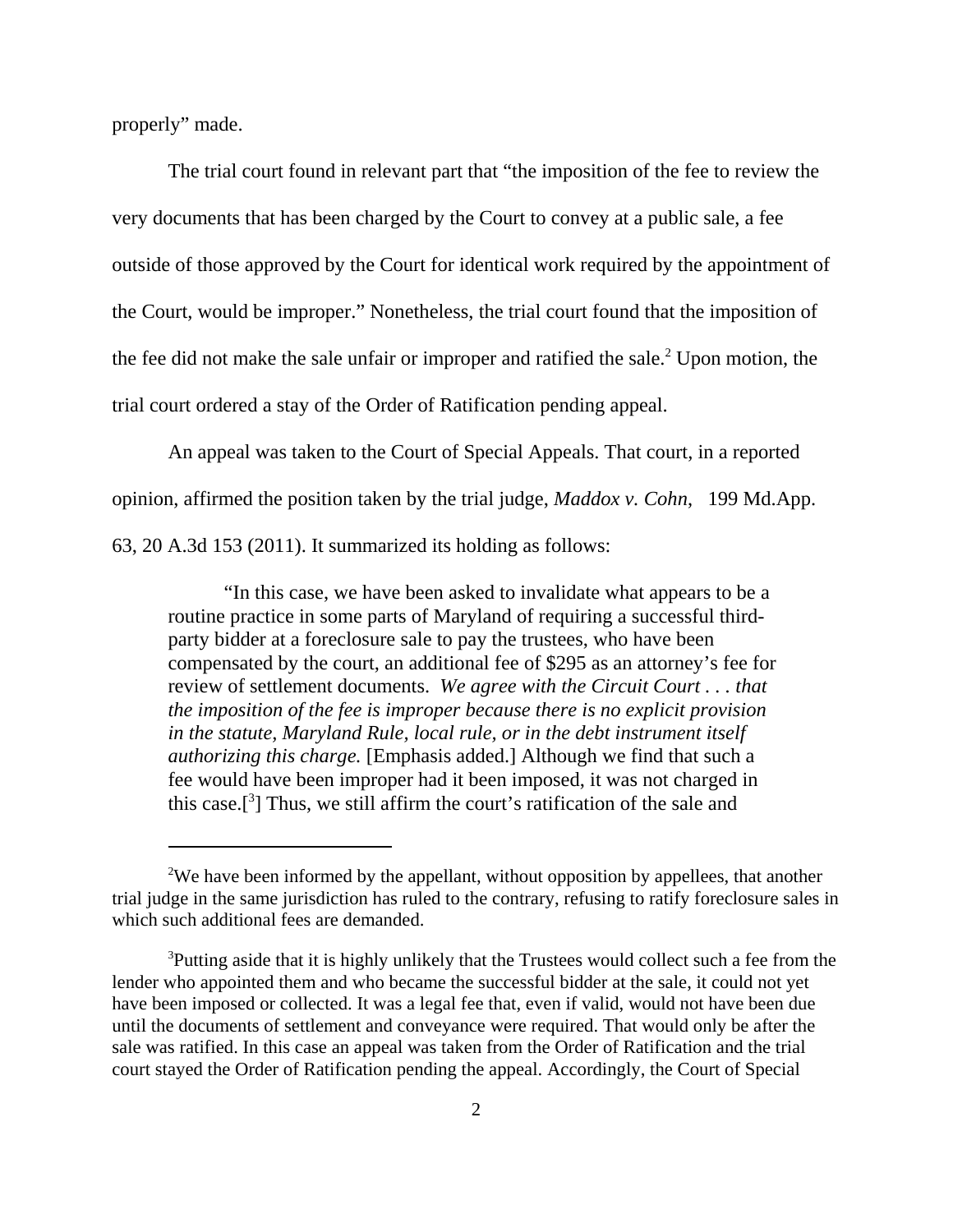conclude that appellant had no standing to raise the fee question."

199 Md.App. at 67, 20 A.3d at 155

After the opinion of the Court of Special Appeals was filed, appellant filed a

Petition for Certiorari with this Court. The issue presented in this petition was framed as

follows:

"2. The case presents questions which have not heretofore been addressed by the Court of Appeals in cases involving foreclosures. And, in the wake of the reported opinion of the Court of Special Appeals, and even more compelling question is presented with respect to an inconsistent burden of proof in cases of noncompliance with applicable rules versus imposition of fees or requirements not authorized by the rules and which are "improper."

The questions arising out of that issue were stated in the petition as follows:

"a. May a substitute trustee under a Deed of Trust filed for foreclosure, without court approval, authorization or scrutiny, unilaterally require that, in order to bid on property at the sale, the successful bidder agree to pay to the Substitute Trustee's attorney, i.e. the Trustee or the Trustee's law firm, a stipulated fee ostensibly for review of the settlement documents?

b. Can a foreclosure sale be "properly made" if the Substitute Trustee imposes an improper condition on the successful bidder, i.e., the payment of a fee to the Trustee's attorney, which is not authorized by the Maryland Rules of Procedure or the debt instrument?

c. If a foreclosure sale is not "properly made" because of the imposition by

Appeals' position that the mortgagee lacks standing to appeal based upon the fact that the fee was not charged is incorrect. The time for the imposition of the fee had not yet occurred. More important, the key issue is whether in arbitrarily requiring the fee, the trustees were taking an action that would generate the highest price for the property. Not even a stretch of logic can support a position that by requiring a buyer to pay other sums outside of the foreclosure process, the trustees were taking an action designed to maximize the sums bid at such a sale.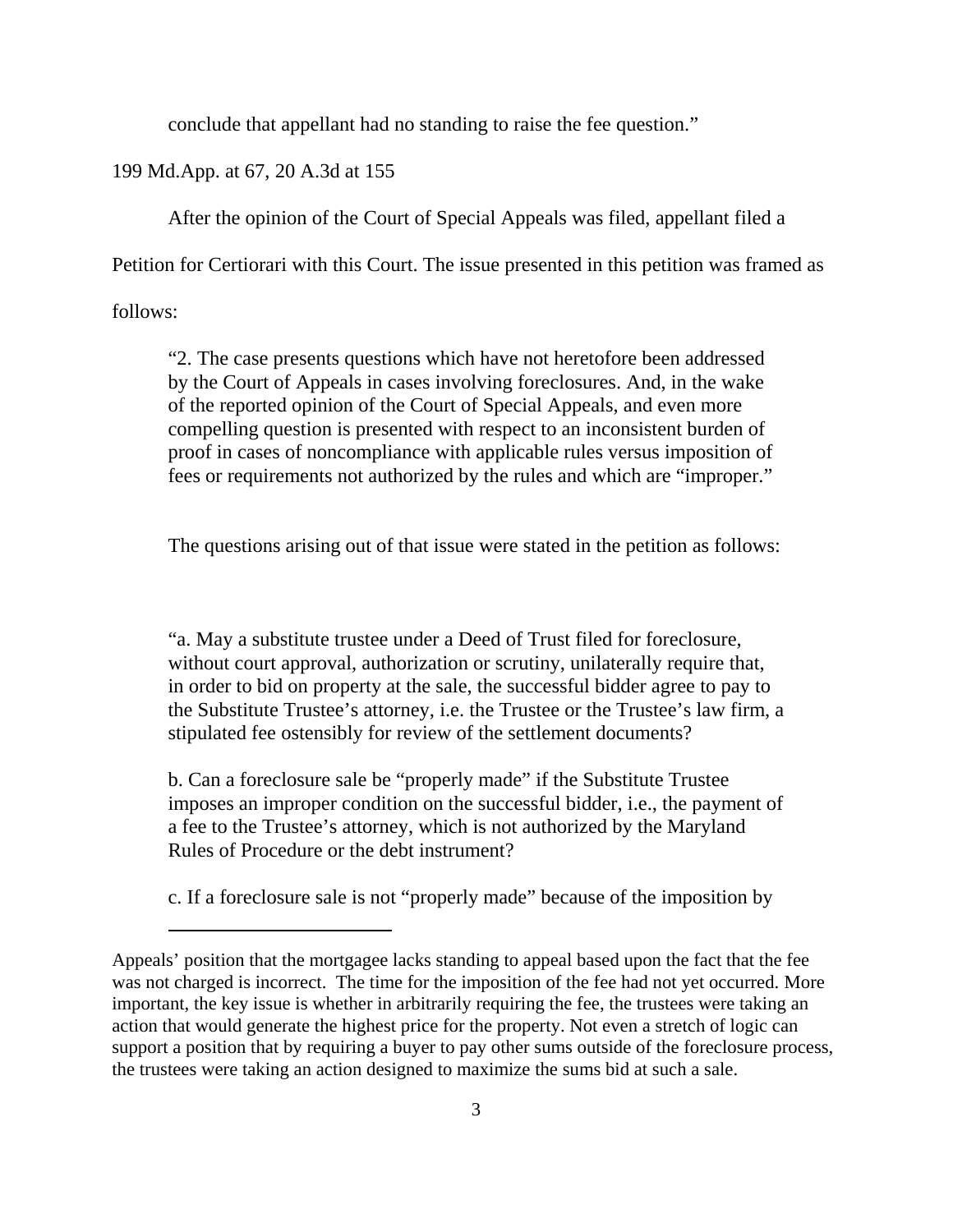the Substitute Trustee of an improper condition on the successful bidder, is the burden of proof on the Defendant/Mortgagor to prove the prospective bidders were discouraged from attending the sale in order to establish that the sale was not "fairly and properly" made?

d. Is the burden of proof different when the Substitute Trustee fails to comply with the rules of procedure governing foreclosure sales as opposed to when he/she imposes requirements or conditions which are not authorized by the rules and which are improper?"

We granted the Petition for Writ of Certiorari in respect to all the questions presented. *Maddox v. Cohn*, 421 Md. 192, 25 A.3d 1025 (2011). Because we answer questions a and b above in the negative and reverse on that basis, it will not be necessary to directly address questions c and d.

# **Discussion**

## **Policy Issues**

In *Simard v. White,* 383 Md. 257, 859 A.2d 168 (2004), we tracked the evolution of mortgages from ancient days to the present, from the era of strict mortgages to the present time with its host of protections for mortgagors. While we found that the specific common law issue raised by the parties in *Simard* did not actually exist, *id.* at 387, 859 A.2d at 197-198, we identified the question presented as "Whether parties to a power of sale foreclosure may 'contract out' the common law rule that the defaulting purchaser is entitled to any surplus proceeds of resale by placing such a provision in the advertisement of sale?" *Id.* at 262, 859 A.2d at 171. In the present case, the position of the appellees appears similar in that they have created an extra condition, i.e., the requirement that the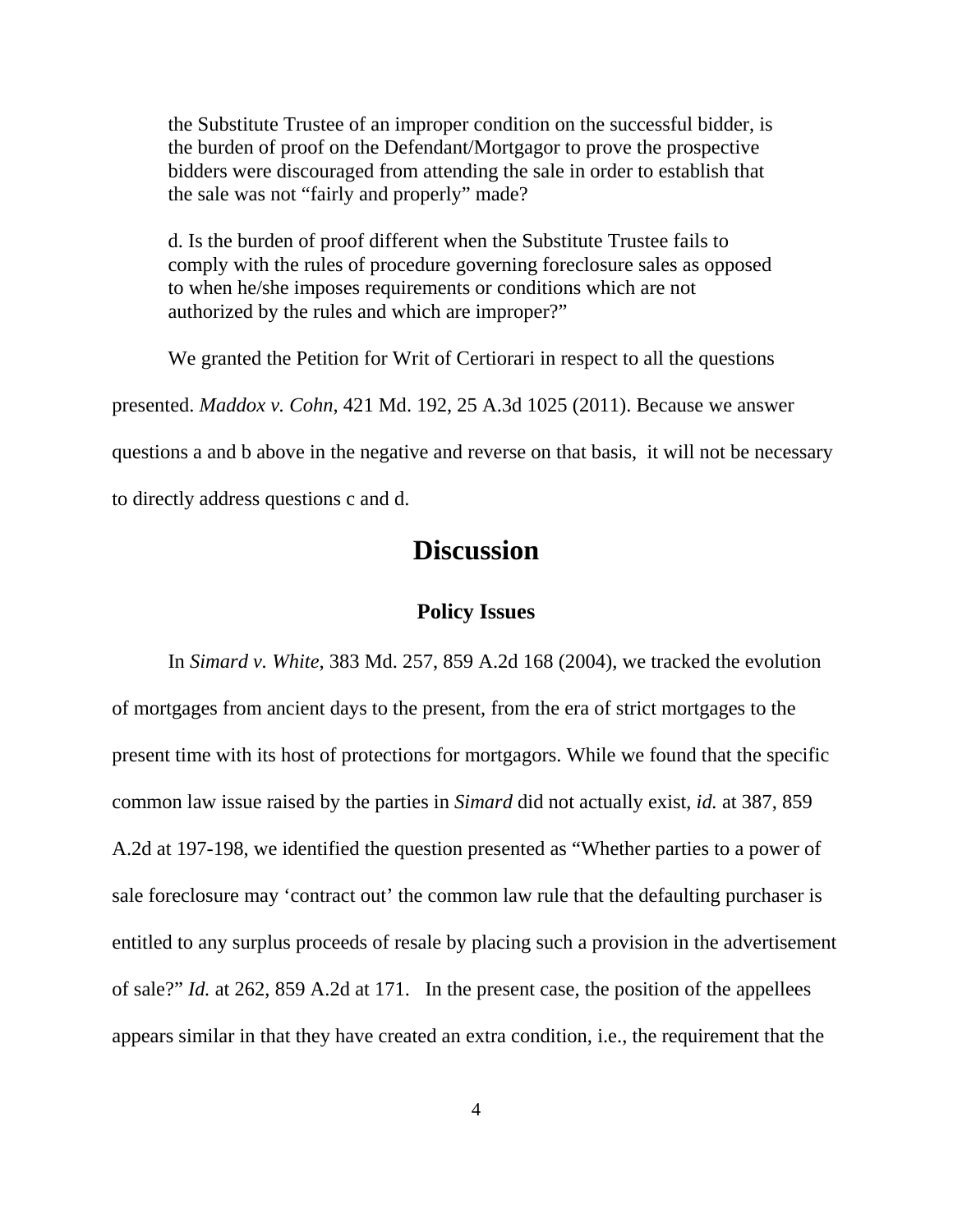purchaser at a foreclosure sale must pay additional legal fees incurred by the trustees for which the trustees are already being compensated consistent with the rules applicable to foreclosure sales. Appellees are attempting to 'contract out' a requirement not contemplated by the rules or statutes. Appellees relie on the fact that the extra fee requirement was advertised as providing authority for the trustees' exercise of discretion in demanding the fee.

We noted in *Simard, supra*, that:

" 'Courts of equity in England recognized and enforced these powers. The great objection to them was that they committed a power to the mortgagee which was not compatible with his relation to the mortgagor. He was practically a trustee to sell for the benefit of himself and the mortgagor; but his interests were not identical with those of the mortgagor, and he was subjected to temptation to abuse the position of trust which he occupied by not exerting himself to sell to the best advantage. . . .

.... Acts were passed to regulate the exercise of the power and prevent its abuse. These acts clothed the mortgagee with the responsibilities and duties of a trustee, and strictly directed the method of his procedure in exercising his power to sell. . . . " (Internal citations omitted.)

*Simard,* at 383 Md. 281-82, 589 A.2d at 182 (quoting from Richard M. Venable, *The Law*

*of Real Property* 179), and its discussion of trustees' duties in a power of sale context.

We further commented in *Simard* at 312 on the duties of trustees conducting

foreclosure sales:

" 'Trustees acting under a power of sale contained in a deed of trust have discretion to outline the manner and terms of sale, providing their actions are consistent with the deed of trust and the goal of securing the best obtainable price:

'While the discretion in the manner and terms of sale, lodged in the trustee under the terms of the deed of trust, is contractual, and gives a wider latitude to the trustee than that ordinarily allowed trustees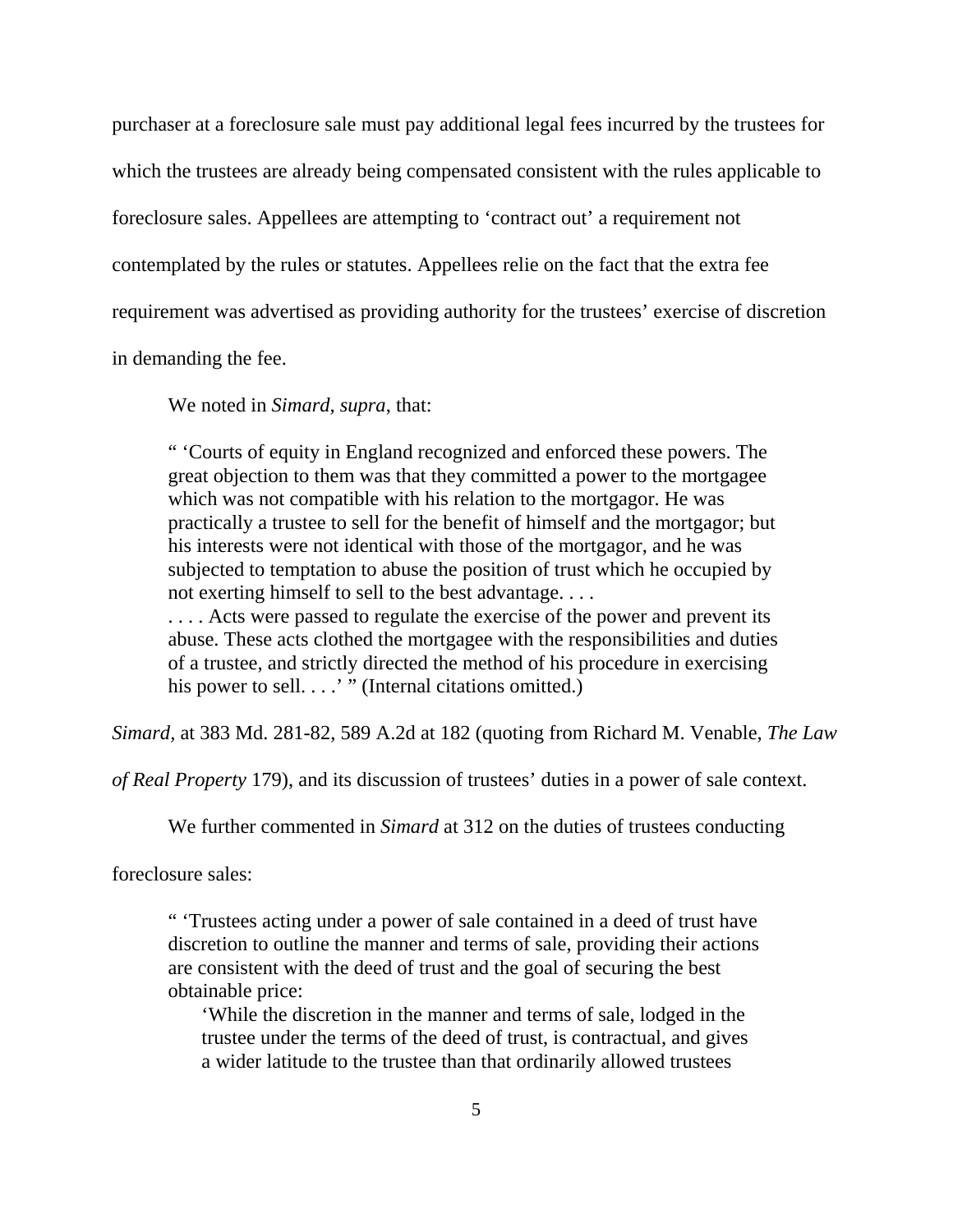making sales under orders or decrees of the court, yet such discretion has never been held to be unlimited. When a sale is attacked, it must be shown that the trustee did not abuse the discretion reposed in him, and that the sale was made under such circumstances as may be fairly calculated to bring the best obtainable price....'"

*Id.* at 312, 859 A.2d 200-01 (quoting from *White v. Simard,* 152 Md. App. At 241-42, 831 A.2d at 524-25.

In the present case, it is conceded that there was no provision in the mortgage documents between the mortgagor and mortgagee providing for the imposition of the legal fee at issue. Nor is such an added legal fee provided for in the Maryland Rules or in Maryland's statutes.

It is reasonable to presume that any purchaser willing to pay that added legal fee might also be willing to have added to his bid, if necessary, the amount of that fee.<sup>4</sup> In that event, the mortgagor would have received the benefit of the extra sum (in this case \$295.00) either as part of a surplus or as a reduction in the deficiency for which the mortgagor might be liable. Instead, the imposition of the fee diverts a sum, however minimal it may be in some instances, from the sum that might be bid at the sale. It is much different than a trustee advertising the manner and terms of sale which generally include the date, time, place and manner of sale (public auction, written bids, etc), how to qualify as a bidder, i.e. deposit requirements, the way in which the purchaser will be

<sup>&</sup>lt;sup>4</sup>The fee added in this case, \$295, might be characterized as minimal. But, under the theory of appellees, there is apparently no limit on the extent of the fee.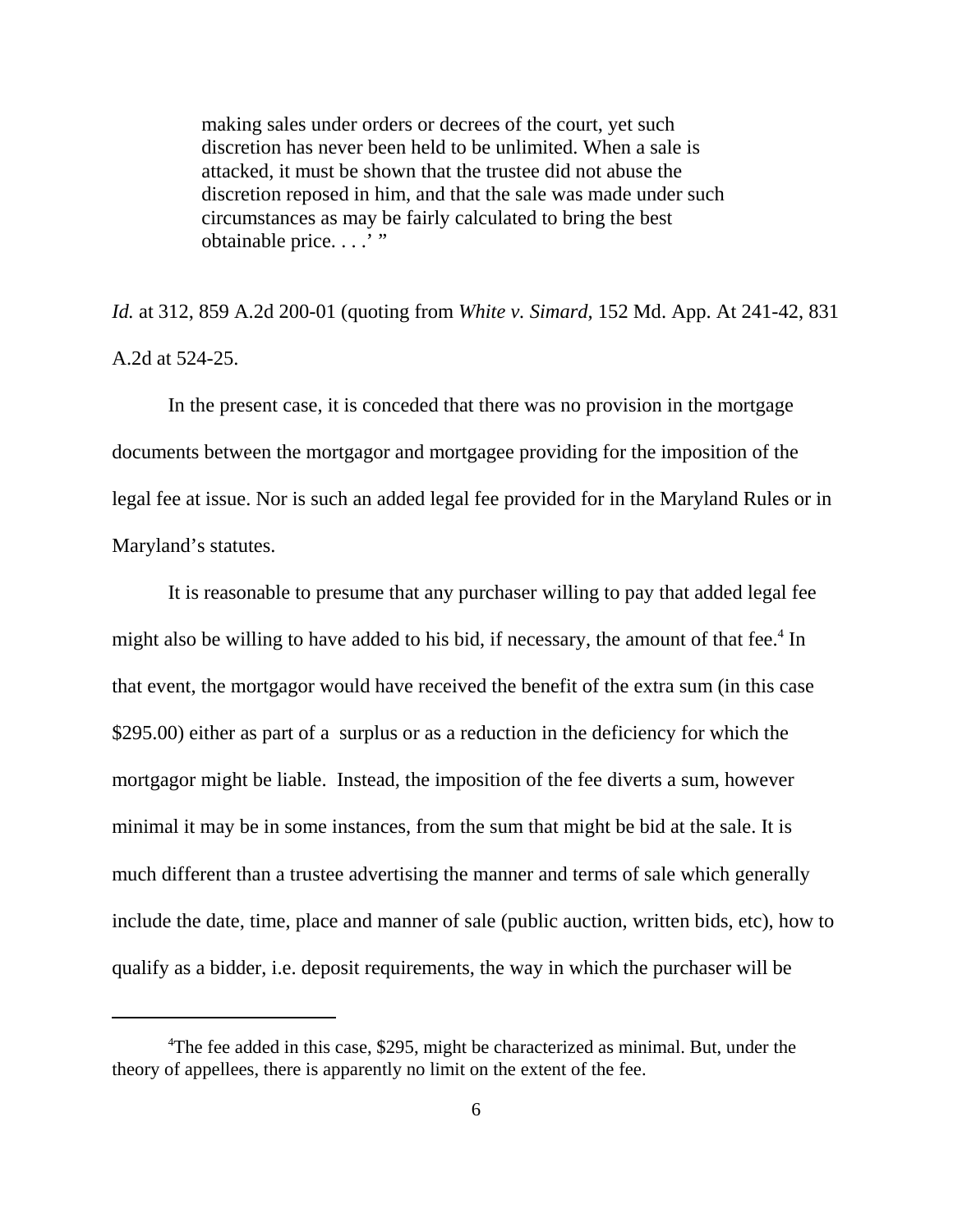required to pay the purchase price itself (so much on the date of sale, additional payments upon reaching certain stages in the foreclosure process), the pro-ration of taxes, title issues and the like.

Since our opinion in *Simard* and the beginning of the contemparary foreclosure crisis, the Legislature has enacted several new statutes, or amended statutes, to further protect the interests of mortgagors relating to foreclosures, especially foreclosures of residential properties. Many of the statutory changes arose out of a task force created by the Governor - The Home Ownership Preservation Task Force. This Court has adopted, responsively, amendments to its rules relating to those statutes and foreclosure issues generally.

The newly enacted statutes include Chapters 5 and 6 of the Acts of 2008, now codified as Sections 7-301,7-302, 7-310, 7-312 of the Real Property Article. Additionally, the Legislature, beginning in 2008 with Chapters 1 and 2 of the Acts of 2008 and continuing with Chapter 36, Section 6, and Chapters 149,691 and 692 of the Acts of 2009, as well as Chapter 485 of the Acts of 2010, and Chapters 36, 37, 65, 245, 246, 355, 477, and 478 of the Acts of 2011, has created exhaustive and extensive processes, such as mediation, waiting periods and the like relating to additional duties that lenders have before or during the foreclosure process.<sup>5</sup> Generally, from 2008 forward, the respective bills were passed as emergency bills. As we view them, these new legislative acts are

<sup>5</sup> Earlier in 2005 the Legislature enacted the *PROTECTION OF HOMEOWNERS IN FORECLOSURE ACT,* that began the process of affording additional protection to mortgagors.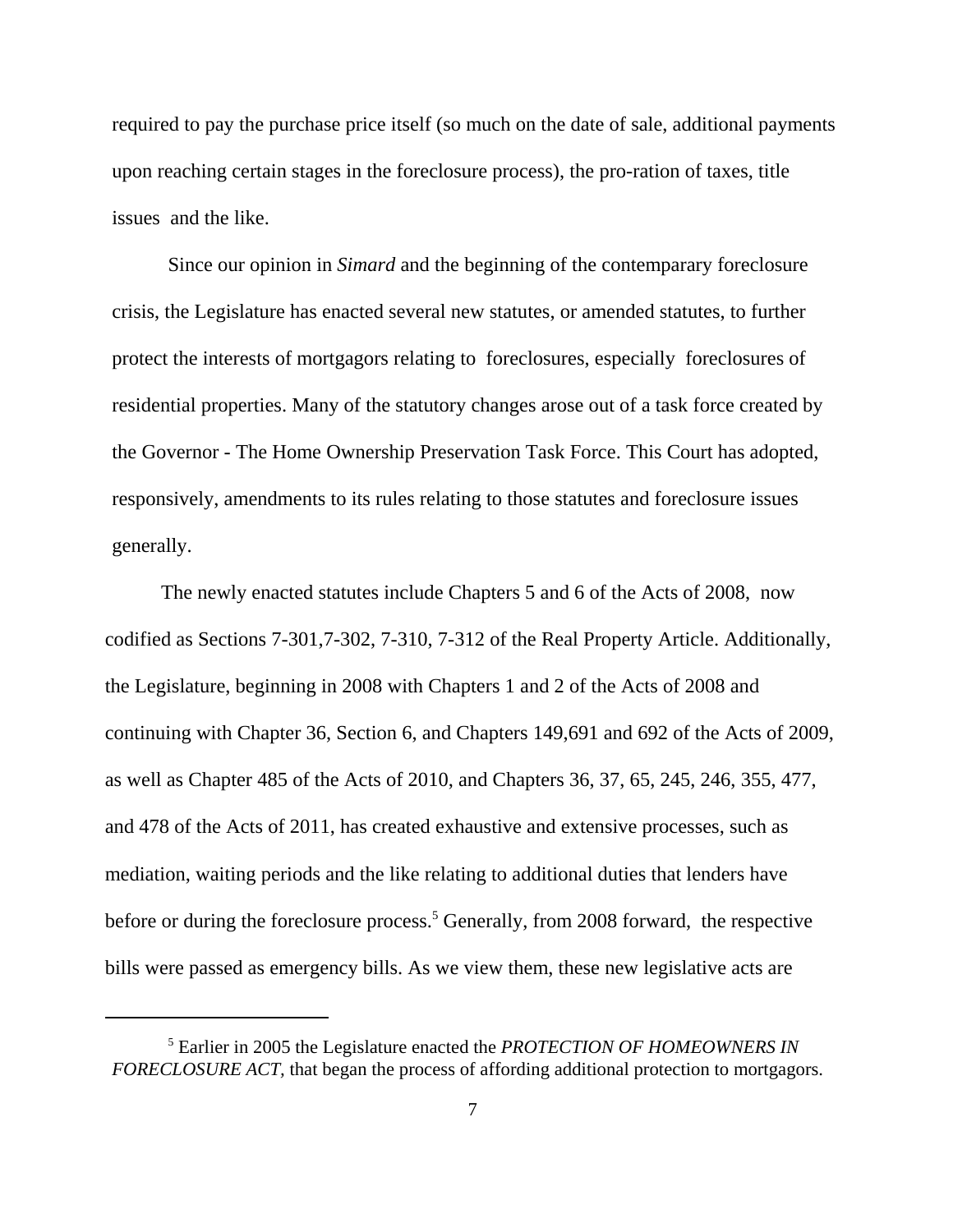primarily designed to afford additional protections to mortgagors/homeowners by slowing down the foreclosure process to provide opportunities for homeowners to avoid foreclosure. They also provide requirements that lessen the impact of foreclosures on local governments.

Since the beginning of the modern foreclosure problems, and especially after the passage of these recent statutes, this Court has amended its rules to ensure that the Rules are compatible with the Acts.<sup>6</sup> These amendments include Md. Rule 14-201 (applicability), 14-204 (institution of actions),14-205 (conditions precedent to filing), 14-207.1 (providing circuit courts with screening powers), 14-212 (mediation),14-214 (sale), 14-215 (post-sale procedures), and 14-216 (proceeds). For the most part, these rules afforded additional protection for mortgagors involved in foreclosure actions.

Both the legislative acts and the amendments to the Rules were designed primarily to protect the interests of residential homeowners in the foreclosure process.<sup>7</sup>

Effective May 1, 2009, the Maryland Court of Appeals adopted new rules of practice and procedure for foreclosures of interests in real property, repealing the former rules. The new rules contain many procedural changes and, *even though the impetus for the changes came from legislation impacting foreclosures of residential property* [emphasis added], the new rules are applicable to all foreclosures, and any foreclosure practitioner must become familiar with them."

<sup>7</sup>Mediation and other new requirements create additional costs. Although some of the charges for services now required by statute must be advanced by the mortgagees, they may ultimately be borne by the mortgagors as costs of foreclosure and be reflected in lesser surpluses

<sup>&</sup>lt;sup>6</sup>The annotations to the new amendments contains the following "**Emerging Issues Analysis**

Jeffery B Fisher on Strategic Review of Maryland's New Rules of Practice and Procedure for Foreclosures of Interests in Real Property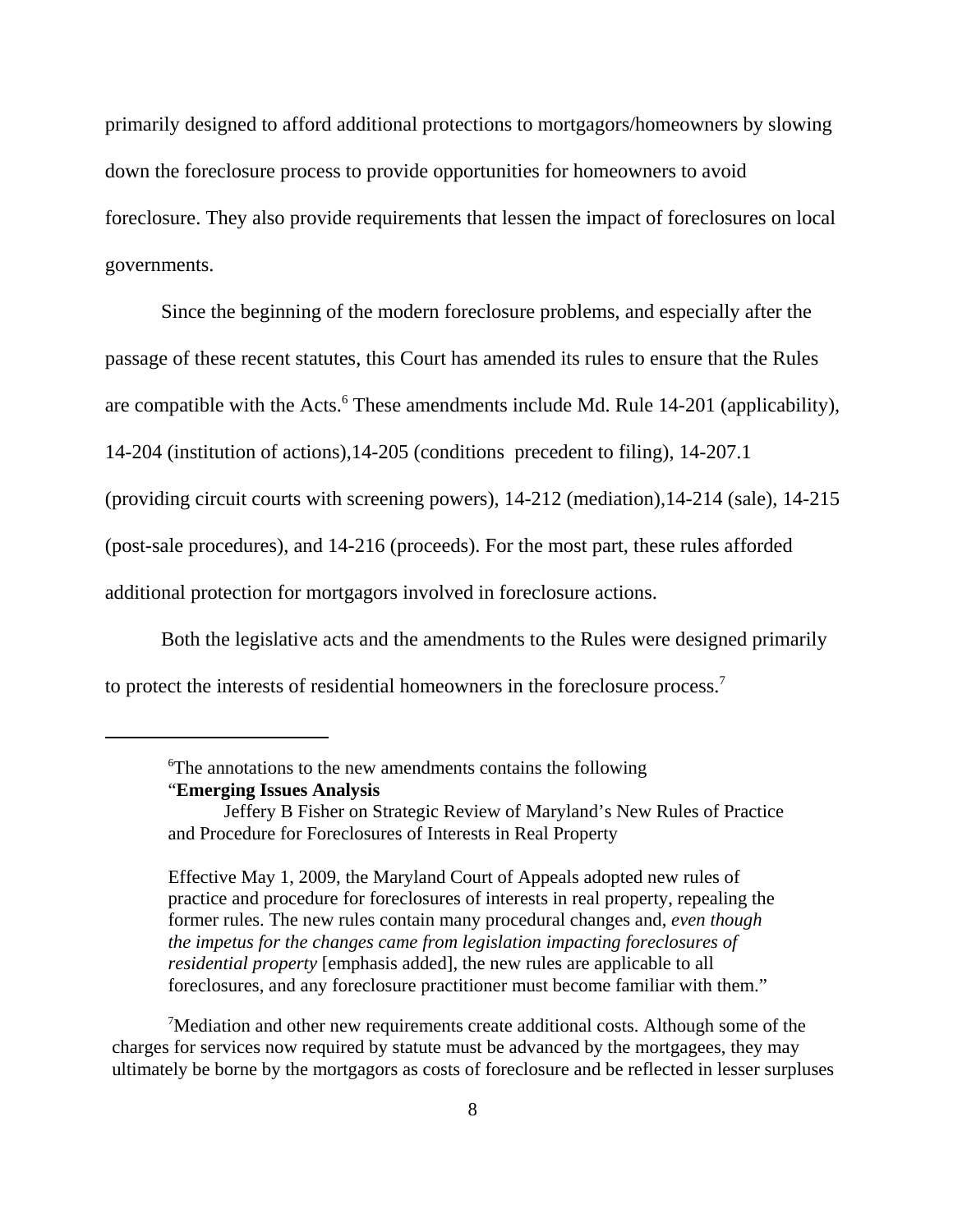Additionally, certain of the Acts of 2009 were primarily to grant authority to local governments to enact ordinances requiring notice of foreclosures to the local governments in order to address some of the issues from the mortgage crisis that were impacting local governments.

### *Legislative History*

While certain amendments to some of the statutes relating to foreclosures occurred prior to 2007, (as an example see Chapter 509 of the Acts of 2005 - *Protection of Homeowners in Foreclosure Act)* we shall concentrate our review of the legislative history by beginning at an obvious point. In June of 2007, Governor O'Malley established "*The Maryland Home Ownership Preservation Task Force.*" On November 29, 2007, the Task Force issued its report. In the cover letter to Governor O'Malley, the secretaries of the Task Force, Mr. Thomas E. Perez and Mr. Raymond A. Skinner, noted the purpose for which the Task Force had been formed:

"You charged the Task Force with developing an action plan to address escalating foreclosure rates and identify effective ways to preserve home ownership for Marylanders. . . .

The specific objectives of the Task Force were to:

Examine current laws and regulations in Maryland governing the mortgage industry and the foreclosure process and recommend changes, including legislative and regulatory actions where warranted; ...."

In the letter the Task Force noted:

. . .

or greater deficiencies.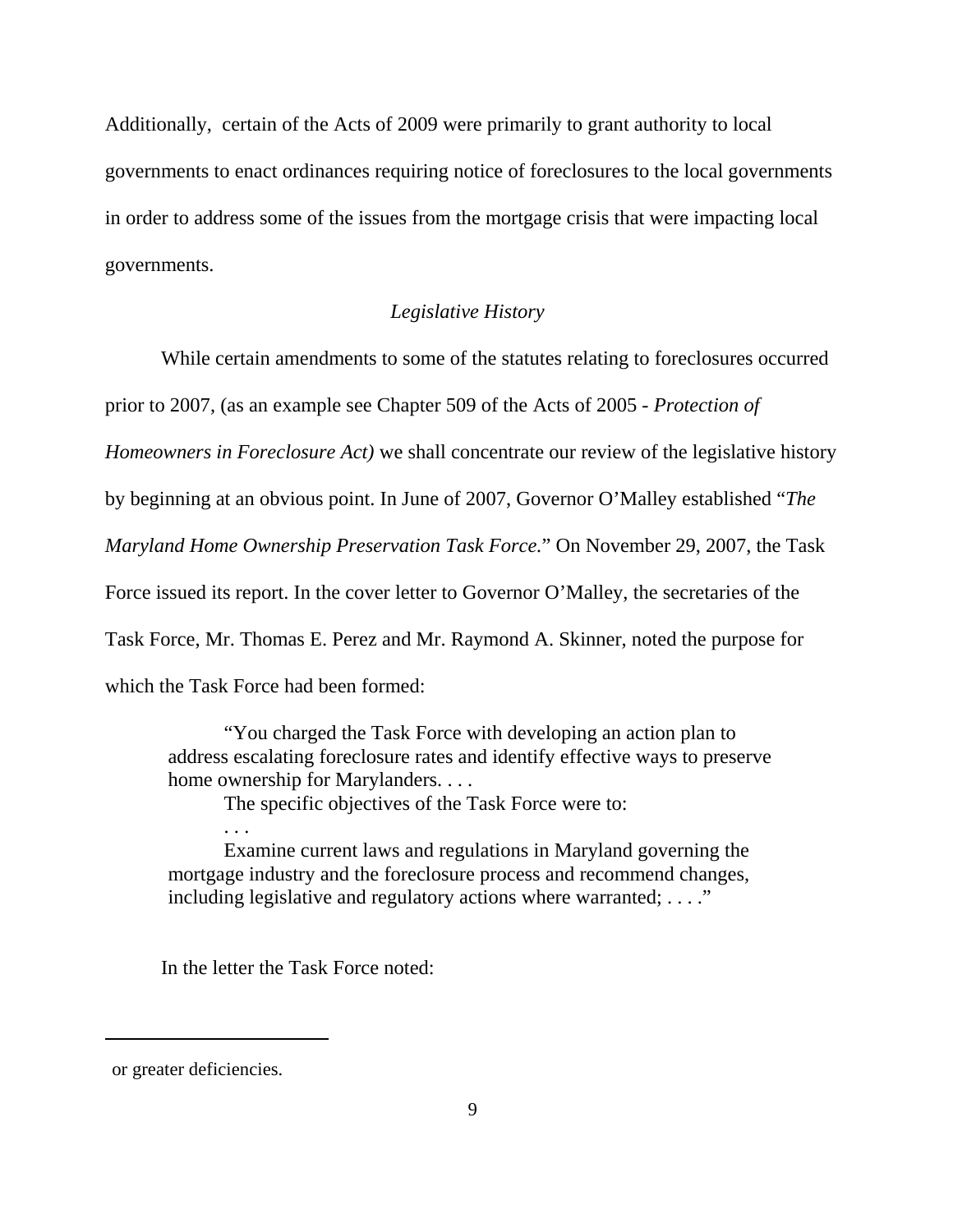" Maryland pays a substantial cost for rising foreclosure rates. Families lose their homes, are uprooted and their lives are disrupted. Their ability to obtain credit suffers and many families' chief asset, the equity in their homes, is lost. In addition, lenders lose money and employees in the mortgage industry are in danger of losing jobs as lenders reel from the weight of defaulting loans."

The report was divided into four sections with three separate work groups (many Task

Force members served on more than one group). As to the subsequent change in policy,

we are primarily concerned with the *Legal and Regulatory Reform Work Group* and its

findings and recommendations. Some of its recommendations included:

"9.1: Adopt a statute that a lender or mortgage holder may not file an Order to Docket commencing a foreclosure action until 90 days from the borrower's default."

"9.2: Adopt a statute requiring the Notice of Intent to Foreclose be sent to the borrower by certified and first class mail 45 days prior to the filing of the Order to Docket in a foreclosure action and that the sending of the Notice be a prerequisite to filing any foreclosure action in Maryland." "9.3: Require the Court to send a uniform Notice of Order to Docket to the borrower and to the address of the residential property in foreclosure and include in the notice the day certain after which the foreclosure sale may be held"

"9.4: Extend and codify the time before which a foreclosure sale may occur to require that a foreclosure sale may not occur until 45 days after the Order to Docket is filed.

In 2008 the Legislature passed and the Governor signed several Administration

Bills relating to the Task Force's report. They became Chapters 1, 2, 3, 4, 5 & 6 of the

Acts of 2008. All were passed as emergency bills. All related to the present mortgage

crisis. In submitting the Bills to the Legislature, the Governor stated: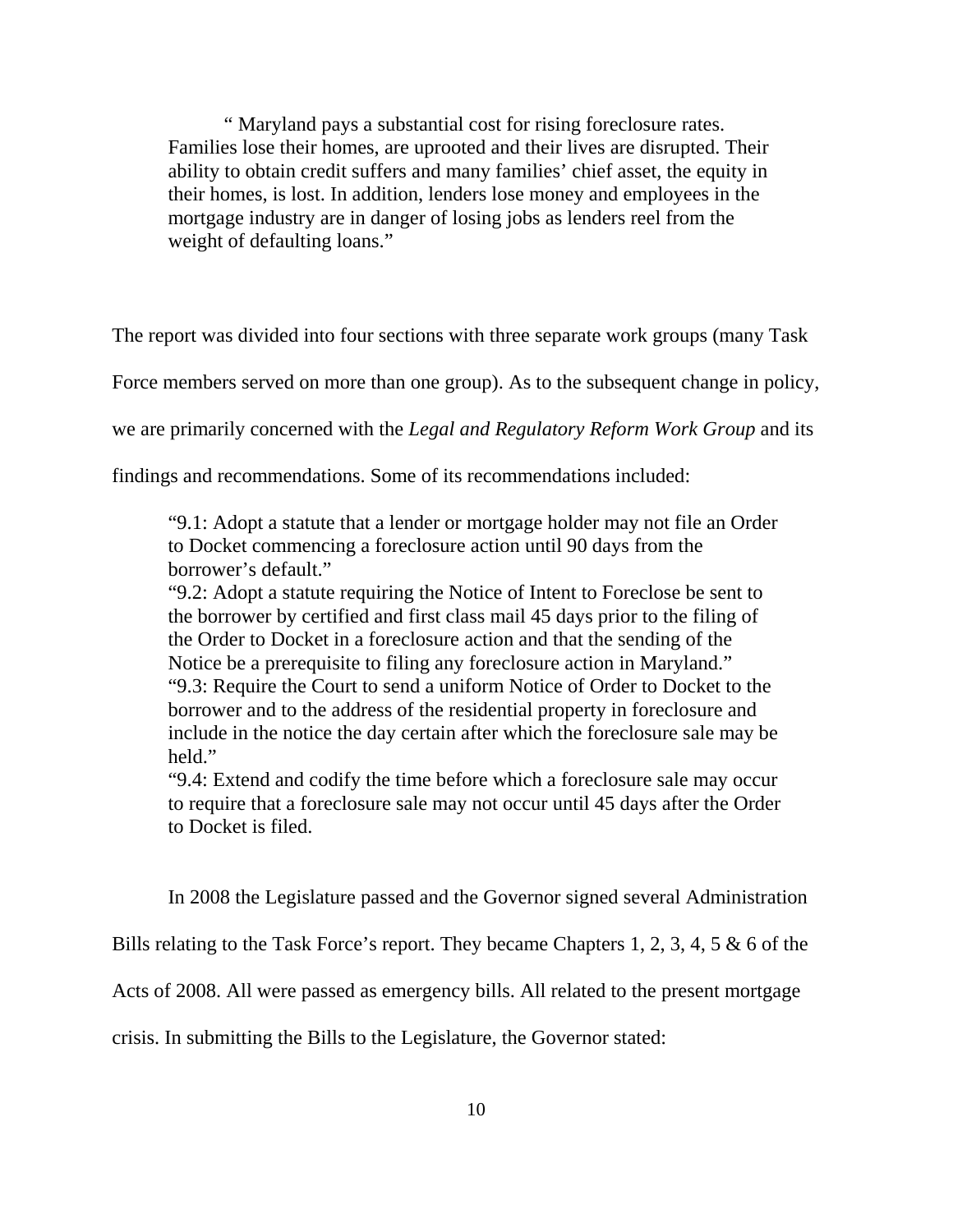"The O'Malley Brown Administration intend that each of these initiatives will serve as a reminder for those in the mortgage industry that we will not stand by while Maryland's middle class families fall victim to irresponsible, deceptive and predatory lending practices. We are also hopeful that these initiatives will help preserve home ownership during a worsening foreclosure crisis in our State. At the end of the day, we are confident that these bills will . . . ensure that the foreclosure process is reasonable and fair to all parties involved, . . ."

 Chapters 1 & 2 of the 2008 Acts related to the 90 day and 45 day limitations on the institution of foreclosure actions.<sup>8</sup> The bill file contains a supporting letter from the Office of Government Relations supporting the Bill.<sup>9</sup> After discussing the serious problems the mortgage crisis was causing Baltimore City, the letter noted the Task Force's Report and notes that the Bill is creating ". . . earlier and more extensive notification requirements to the property owner. . ." Other supporting letters in the Bill file, such as the one from the Lutheran Office on Public Policy in Maryland, reiterate that purpose of the Bill was to establish " a longer period for notification . . . in order to better equip consumers (homeowners) for the possibility of addressing their mortgage issues." In accord are letters from the University of Baltimore School of Law's Community Development Clinic, the Community Law Center: "In recent years, over 70% of sub-

<sup>&</sup>lt;sup>8</sup>Prior to this time foreclosure actions could be filed (depending on advertising dates) as soon as 15 days after default. Thus, these Chapters of the 2008 Acts were intended to slow down the foreclosure process. Prior to these Acts the public policy had been to expedite the process, not delay it. See *Wells Fargo Home Mortgage, Inc. v Neal,* 398 Md. 705, 726, *infra.*

<sup>&</sup>lt;sup>9</sup>Many of the letters contained in this Bill's file are also found in the other files of the related bills. We shall not repeat them unless necessary. We also shall not address the legislative history of all the bills. The purpose of them all is to protect homeowners. The theme is consistent throughout the various bill files.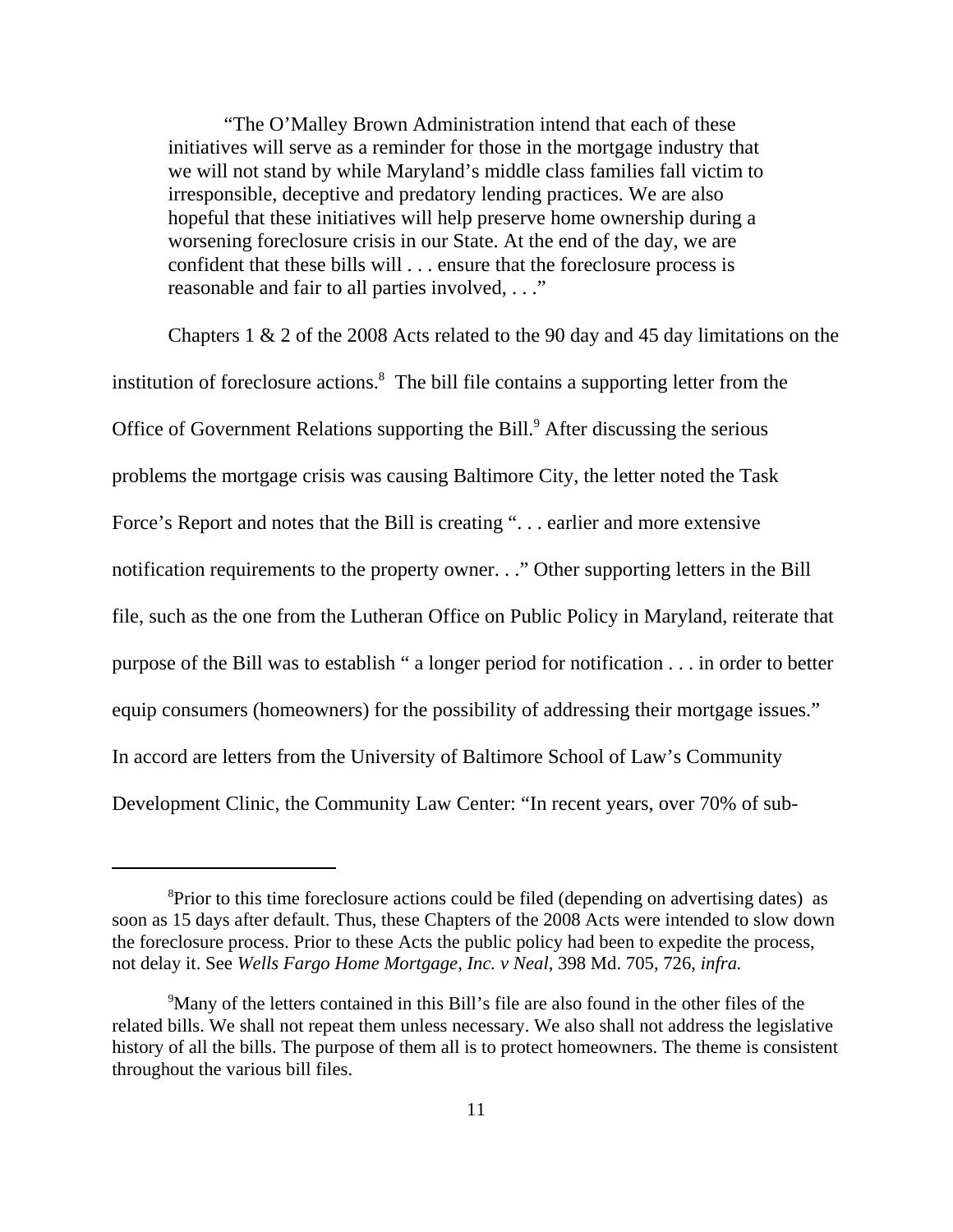prime loans made in Maryland were brokered loans - not necessarily made by the lender.

Tracking these loans has been enormously difficult, if not impossible."10 The Floor

Report, as relevant here, restates the provisions of the Bill and notes that it results from

the report of the Task Force.

Apparently, in many instances, even though the mortgage servicer allegedly can retrieve the appropriate document, or documents, by going through the Mortgage Electronic Registration System (MERS), or a counterpart, it is a somewhat time consuming process. This has led to the practice of such mortgage servicers attempting to routinely initiate foreclosures via filing an Affidavit of Lost Instrument. The widespread use of such methods to initiate foreclosures raises serious perjury issues on the part of the persons making the affidavit. The instruments are not lost, they are somewhere in MERS system and, generally, the affiant is well aware that the mortgage or other instrument of indebtedness is not actually lost.

 $10$ Some experts perceive the sub-prime market, along with the creators of 'derivatives' (i.e. 'securitizations'), have caused some of the current economic problems. These types of lenders retain mortgage servicing companies to collect and supposedly track payments and initiate foreclosures. Many mostly local community banks did not 'bundle' mortgages, retained sound banking practices and also serviced their own loans. While these local banks may have also been hurt by the general malaise in the marketplace caused by others, they remain, generally, very viable institutions.

Very serious title issues are in the future, if not already appearing, as title and settlement attorneys seek to clear titles, and title insurance companies attempt to insure them, where these bundled mortgages appear in the chain of title (or worse, where they are not evident from the land records). In many instances, if not most instances, such attorneys may be unable to ascertain who then holds the mortgage as the mortgages and/or the instruments of indebtedness they secure have been bundled in groups of as many as a thousand mortgages or instruments attached to derivatives and traded like stocks. The transfers of derivatives from buyer to buyer is not recorded among the land records of the county where the land is situate, but, in "derivative" transfer ledgers somewhere on Wall Street or in some stock exchange somewhere. Many are allegedly tracked by an entity called the Mortgage Electronic Registration System (MERS) (see *Anderson v. Burson,* Md. (2011) relating primarily to the law of negotiable instruments), which operates completely outside the land records offices throughout the various states. Often MERS, or a counterpart, is named as a nominee for the actual lender in the original instrument but then the actual lender transfers the instrument. In other words the land document, the mortgage and/or lending instrument, is assigned (bought and sold) without there being any assignment of the instrument recorded in the land records.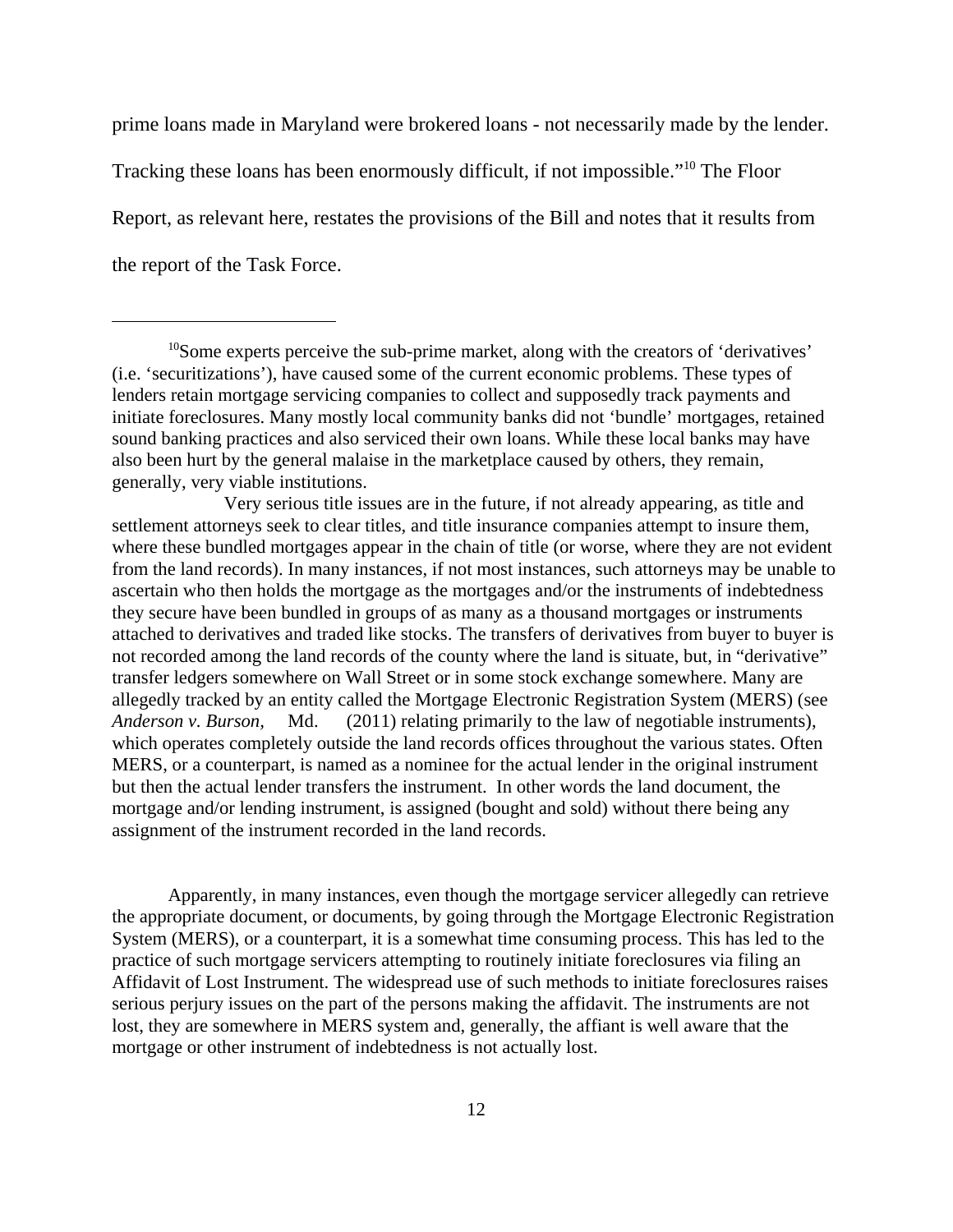In 2009 Bills were passed that attempted to better define the term "residential", (HB 798) and granted power to local governments to pass ordinances requiring that they receive notice of foreclosures in their jurisdictions (HB 640).

In 2010 Chapter 485 of the Acts of 2010 became law. In most instances it required that a mediation process be required before a lender could commence or continue with a foreclosure of residential property. The bill file for the relevant bills<sup>11</sup>contains very similar letters to those contained in the bill files for the relevant Acts of 2008 & 2009.

The Acts of 2011 include another provision designed to limit the practices of foreclosure mills. It concerns imposing additional requirements on persons attempting to use Lost Note Affidavits in lieu of the actual instruments of indebtedness. Apparently, as we have noted, in some instances it is alleged that the actual instruments have been lost in the shuffle, and mortgage services are attempting to foreclose without sufficiently trying to identify the current holder of the instrument or to retrieve the actual instrument through the use of MERS (see *Anderson, supra*.). The 2011 legislative provision limits somewhat their ability to do so.

 It is clear that the legislative process relating to mortgage foreclosures of the last several years has been designed to slow down the mortgage foreclosure practices to limit the abuses of past years and to provide additional protections to homeowners. In our view

 $11$ In most instances there were companion bills filed in both houses of the Legislature. One or the other became law. When we talk about documents found in a bill file we are talking about what was found in both bill files. In most instances the documentation is either very similar or exactly the same.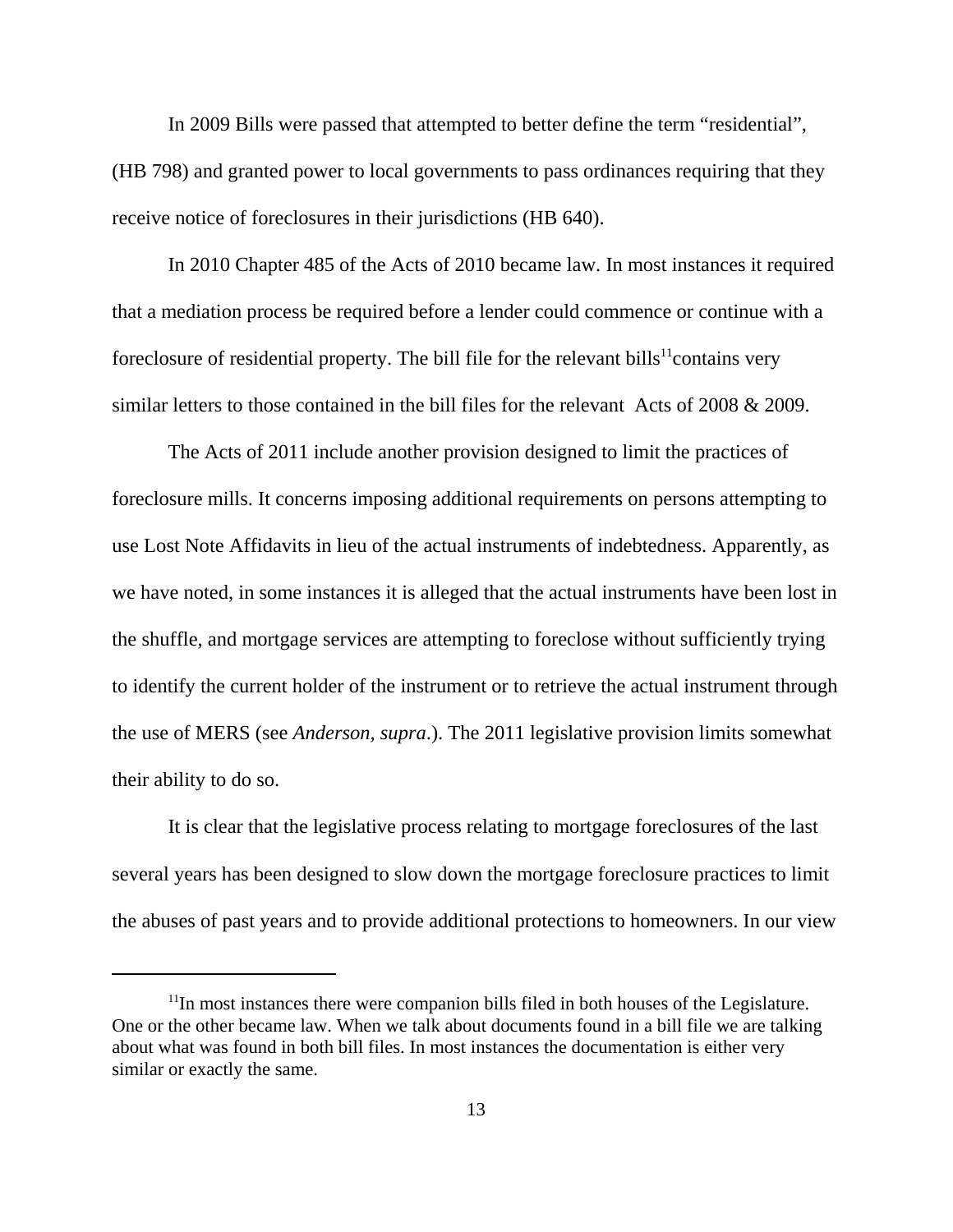the Legislature has effectively changed Maryland's slanted in favor of secured parties foreclosure practices to one requiring compliance with much stricter standards, tipping the playing field to protect debtors. The appellees' attempt to shift legal fees to prospective purchasers in a manner having no relation to the trustees' duty to maximize sums at such sales is contrary to the thrust of the new policies as created by the Legislature and is another example of the abuses that have caused these types of problems in the first instance.

The Legislature's public policy statements as exemplified by its recent enactments persuade us a stricter adherence to the rules of procedure in mortgage foreclosure sales of residential property is required. With that in mind we evaluate the sale in this case.

#### *Abuse of Discretion*

We have found no Maryland cases involving the type of alleged advertisement abuse as in the present case. The foreign cases touching on the subject are analyzed primarily in relation to the American Rule as to fee shifting. We shall touch upon some of the cases in which there are allegations that trustees (or persons in similar capacities) have abused their discretion in respect to the time and/or manner of such sales.

In *Wells Fargo Home Mortgage, Inc. v. Neal*, 398 Md. 705, 726, 922 A.2d 538 (2007), we discussed the general nature of judicial sales (in that case a foreclosure under a power of sale).

"This 'power of sale' foreclosure is 'intended to be a summary, in rem proceeding' which carries out 'the policy of Maryland to expedite mortgage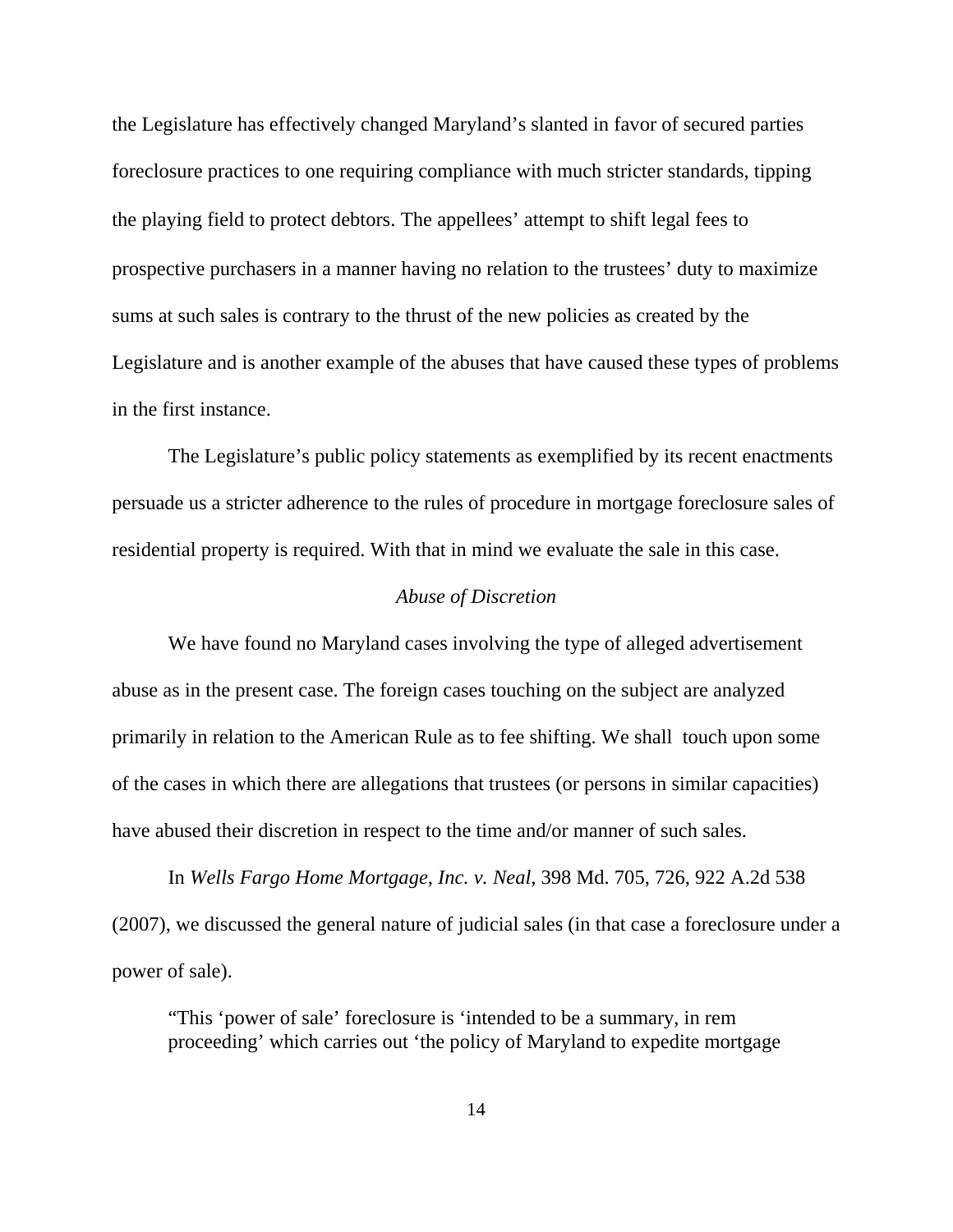foreclosures.' $[1^2]$  We, however, do not construe the Rule governing power of sale foreclosures to prohibit mortgagors from raising viable defenses to a foreclosure to which the mortgagee is not entitled.. . ."

*Id.* at 726, 922 A.2d at 550 (internal citation and quotation marks omitted).

In *Pizza v. Walter*, 345 Md.664, 694 A.2d 93 (1997), two of the exceptions taken to the sale were that the property was not sufficiently advertised and that the trustee "was not an independent officer of the court and had loyalties adverse to the owner of the property and to the exceptant." *Id.* at 672, 694 A.2d at 97. In discussing supersedeas bond requirements, and quoting from prior cases, we noted:

"This Court has recognized two exceptions to this general rule protecting a bona fide purchaser from reversal of the ratification of the sale in the absence of a supersedeas bond. First, a bona fide purchaser may be affected by a reversal of ratification when 'there is unfairness or collusion by the purchaser in the making of the sale by the trustee.' Second, the rule does not apply when a mortgagee purchases at the foreclosure sale and exceptions are taken to the sale. 'This is so because a mortgagee who buys at a foreclosure sale does not free himself from the underlying dispute to which he is a party, and with the land in his hands, there is no reason why he should not be bound by a decision of the court requiring delivery of the property.'

Several of our sister states have similarly refused to find bona fide status when the subsequent purchaser of property at a foreclosure had notice of the defects of the sale." at 674, 675. (Internal citations omitted.)

We went on to comment that:

 $12$ As we indicate elsewhere, in light of the recent statutes it is no longer the policy of the State to expedite the foreclosure process in respect to residential mortgages or deeds of trust but to restrict or delay the process. The constitutionality of the various statutes has not been finally litigated and constitutional issues are not adequately presented in the case at bar.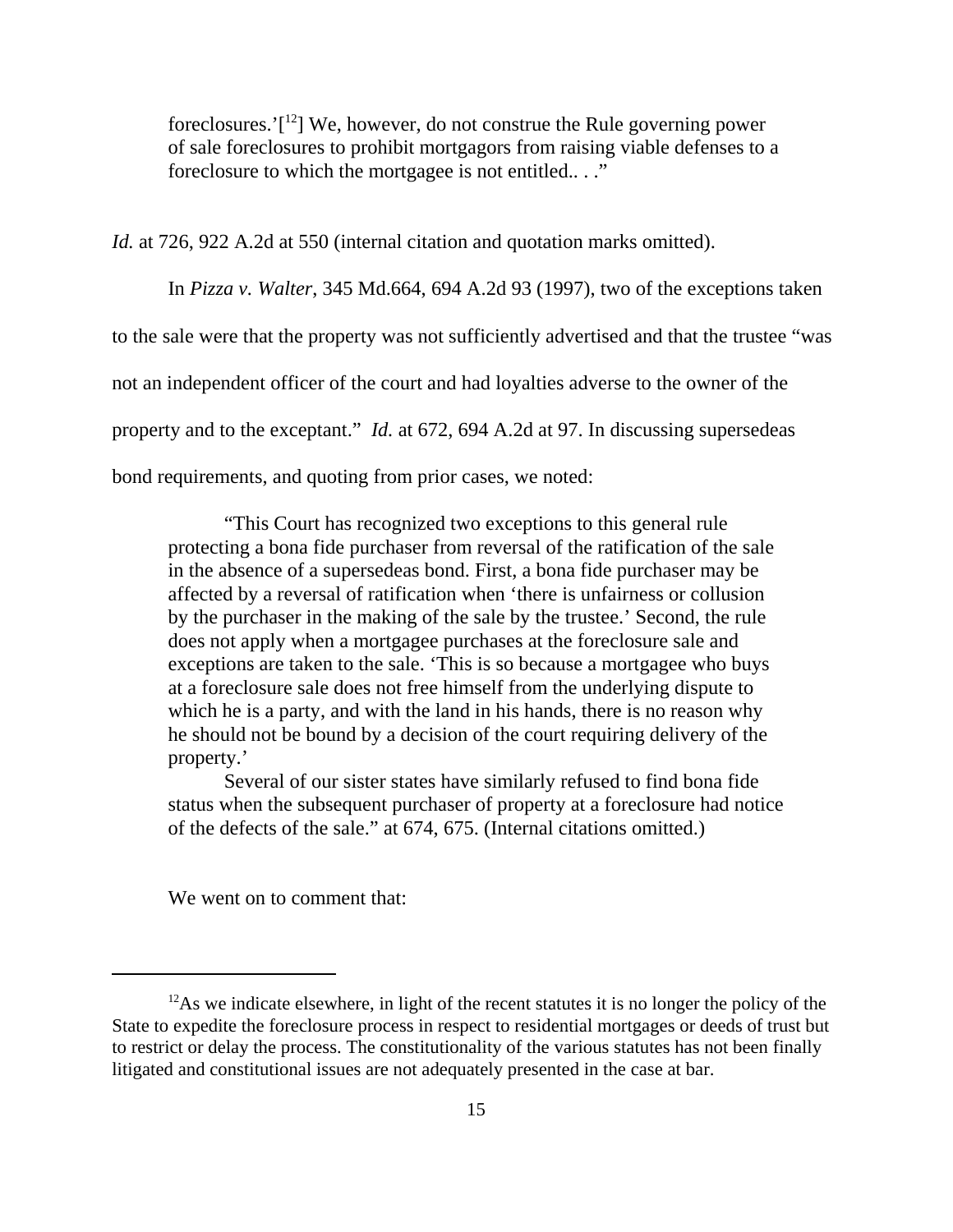"Hartman [the bank's attorney] stands in no better position than did the Bank. Given his extensive involvement with the foreclosure proceeding, his participation in preparing an inadequate advertisement, and the ambiguity as to whether he was the purchaser, Hartman cannot be considered a bona fide purchaser for the purpose of the Motion to Dismiss. . . ." *Id* 677.

We discussed the trustee's duties further, stating:

"The trustee has a duty to protect the interest of all concerned persons to the foreclosure sale *and to use reasonable diligence in producing the largest revenue possible for the mortgaged property.* The trustee's duty extends to the mortgagor and persons claiming under or through the mortgagor to exercise the same degree of care that a prudent person of ordinary business judgment would use when selling property to see that the best price is obtained at the sale.

We also agree . . . that the Trustee in this case failed to fulfill her obligation to ensure that the sale was conducted *so as to maximize the price received for the property*. . . ." *Id.* 680-681 (Emphasis added, internal citations omitted.)

*Walters, et.al. v. Prettyman, Surviving Trustee,* 165 Md. 70, 75-77, 166 A. 431,

433(1933) was a case where multiple lots were sold as one parcel and the exceptants

argued that if they had been sold separately, they would have brought a higher price. We

said:

. . .

". . . . The test is: Was the property sold under such conditions and terms as to advertisement and otherwise, as a prudent and careful man would employ, seeking to obtain the best price for his own property.

. . . . While the discretion in the manner and terms of sale, lodged in the trustee under the terms of the deed of trust is contractual, and gives a wider latitude to the trustees than that ordinarily allowed trustees making sales under orders or decrees of the court, yet such discretion has never been held to be unlimited. When a sale thus made is attacked, it must be shown that the trustee did not abuse the discretion reposed in him, and that the sale was made under such circumstances as might be fairly calculated to bring the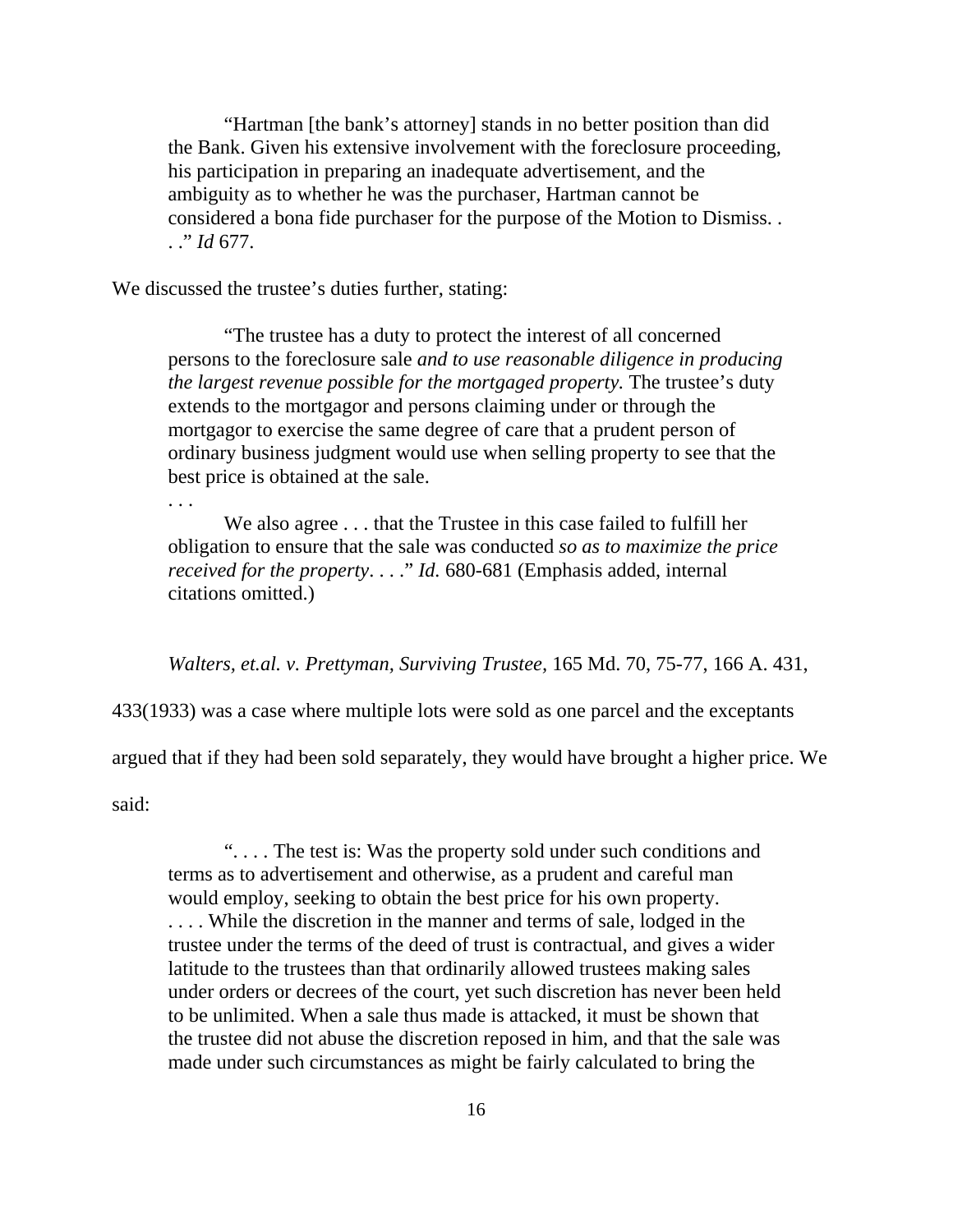best obtainable price. . . .

In *Gould v. Chappel, supra,* [42 Md. 466 (1875)] the Court . . . said '. . . . If the sale be made under circumstances of haste and imprudence, or if the trustees fail in reasonable diligence in inviting competition, *or adopt an injudicious and disadvantageous mode of selling the property, a court of equity ought not to ratify the sale.'"* (Emphasis added.)

*Id.*at 75-76, 166 A. At 432-33. See also *Bilbrey* v. *Strahorn,* 153 Md. 491, 495-496, 138

A. 343, 345 (1927), which involved attempts to require payment for certain expenses

including additional attorney's fees relating to postponing a sale at the request of

prospective purchasers. The inclusion of the extra charges was protested. We held, as

relevant here, that: "And from the view that, in proceeding with the resale ordered in this

instance, the appellee was acting as such a trustee or agent of the court, it is concluded

that he had no power to charge the amounts collected from the appellant, and is obliged to

refund them." *Id.* at 495-96, 138 A. At 345.

In *Owens v. Graetzel,* 146 Md. 361, 370, 126 A. 224, 228 (1924), while

commenting that usury objections were something normally considered at the audit stage,

the Court, nonetheless, stated:

". . . . But the usurious charge in this case is an incident which, with a number of others, creates an atmosphere which does not impress a court of equity as being frank and fair on the part of the appellee. The appellee having it entirely in his control and power and having drawn the mortgage, *if it was the real understanding and intention of the parties that interest should be paid in advance, it should have been so expressed in the mortgage in language unambiguous and unmistakable. . . ." (Emphasis added.)* 

See also *Schaller, Trustee et. al. v. Castle Development Corporation, et. al.,* 347 Md. 90,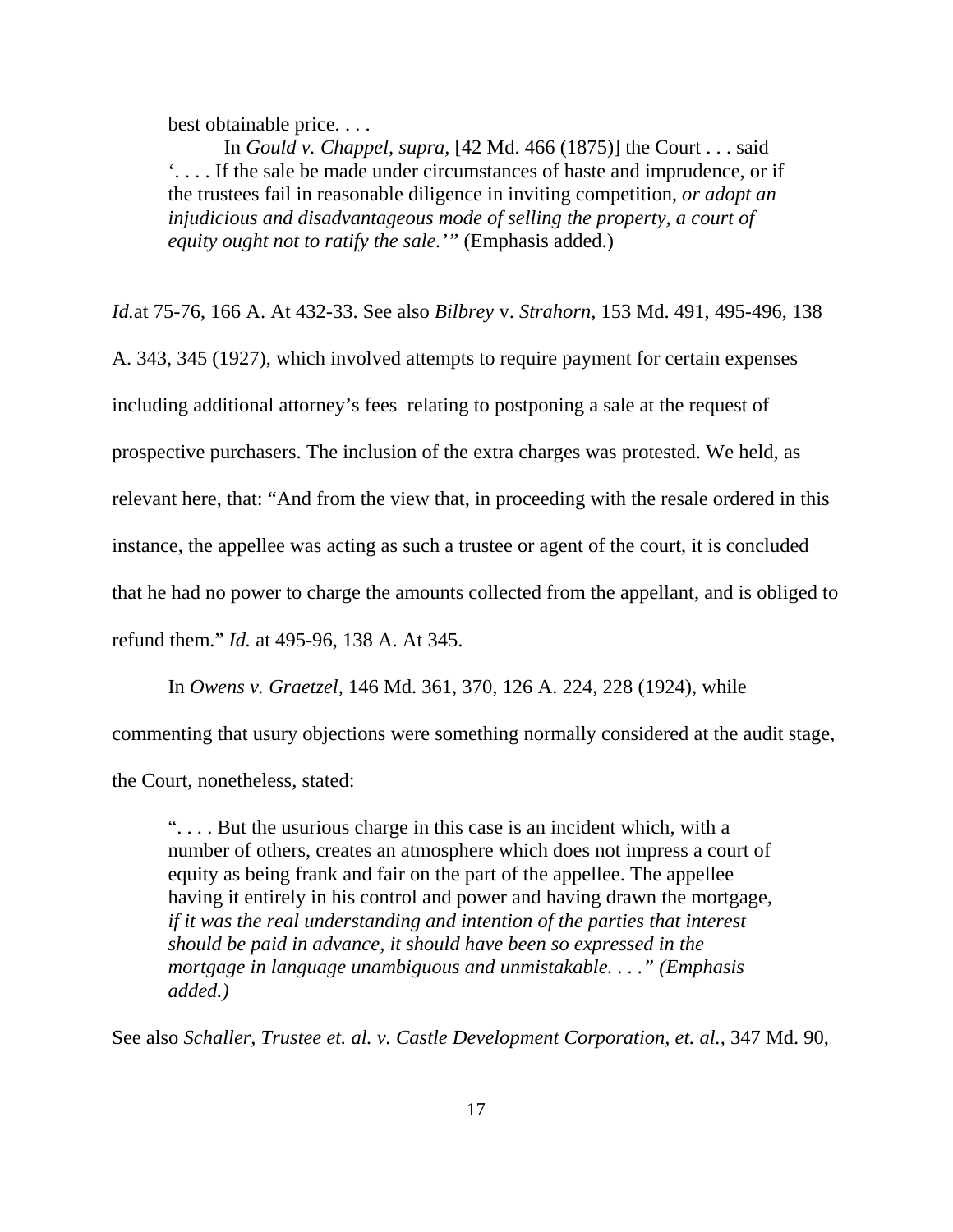102, 698 A. 2d. 1106 (1997) ". . . *[I]t is appropriate for the party whose rule violation created the problem to bear the burden of demonstrating that no prejudice resulted from the rule violation* . . . . [T]he rule we have adopted, . . . should accommodate a just resolution of the controversy." (Emphasis added.) And see *J. Ashley Corporation v. Burson,* 131 Md. App. 576, 587, 750 A.2d. 618 (2000), "Consequently, 'when the purchaser at a foreclosure sale is the mortgagee or his assignee, the Courts will examine the sale closely to determine whether . . . it was bona fide and proper . . . .[and] will set aside such a sale upon 'slight evidence of partiality, unfairness or *a want of the strictest good faith*." (Emphasis added.) (Citations omitted.)

In the sheriff's sale case of *Citibank Federal Savings Bank, et. al. V. New Plan Realty Trust, et.al.,* 131 Md. App. 44, 59-60, 748 A.2. 24 (2000), involving the refusal of a sheriff to accept certified and cashier's checks endorsed over to him as a qualification to register to bid and where the Court found an abuse of discretion, the intermediate appellate court said: "The sheriff's refusal . . . did not promote competition. . . . [R]efusing to permit her to bid at all was certainly not designed to secure the best price at sale.".13

<sup>13</sup>*Riddleberger et.al. v. Goeller, Executor*, 267 Md. 64, 71, 296 A.2d. 393, 397 (1972), did not involve mortgage foreclosure or judicial sales but did involve an attempt by an executor to obtain additional sums for performing his duties above the sums permitted under the applicable statutes and rules. We said in that instance that "We made plain that counsel should not be 'paid from estates for the routine work of executors or administrators, such as opening bank accounts, procuring appraisals, and corresponding with creditors.' For the Orphans' Court of Baltimore County to now come along and allow a higher rate of commission to the personal representative for the same work which that court previously evaluated as worth a lesser amount of dollars, we hold to be an arbitrary abuse of the discretion lodged in that court."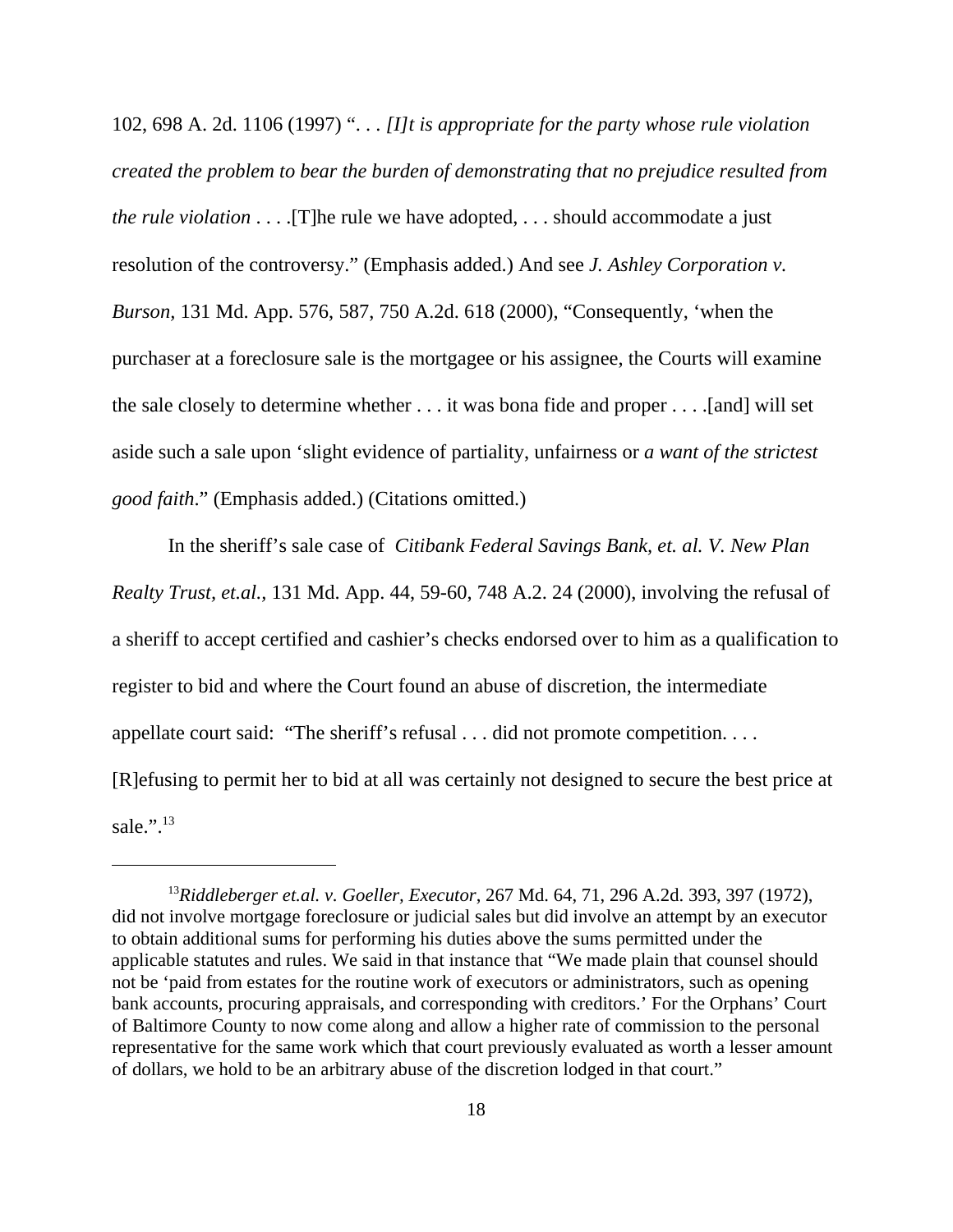The attempt in this case, and we are told in numerous other cases, to impose an additional legal fee by a unilateral imposition in an advertisement of sale is not only unauthorized by rule, statute, or agreement, its actual effect is the opposite of maximizing the sums bid at the sale. It is both "injudicious and disadvantageous." While the fee attempted to be imposed in the present case is relatively minor, it is not subject to the audit process or direct court approval in the foreclosure process and the reasonableness of such fees depends only upon the judgment of the attorneys and the lenders attempting to impose them.

We understand, as we note elsewhere, that in the current economic climate, some lenders (especially sub-prime lenders) frequently have to 'bid in' the properties they are foreclosing on, and, many such sales may not be bringing in enough funds to cover the mortgage indebtedness and costs of foreclosure. In such instances, lenders have to come up with additional funds in order to pay attorneys and other costs. The remedy in respect to this problem is not to come in at, or near, the last step in the process and attempt to extract money from buyers at foreclosure sales, but to make good loans in the first instance. There is a price for not conforming to good banking or lending standards.<sup>14</sup>

<sup>&</sup>lt;sup>14</sup>We recognize that at the national level, there were legislative pressures to include uncredit-worthy borrowers in the real property bubble in order that they could receive the benefits of home ownership, or the benefits of profits by 'flipping' properties like others higher on the economic scale were doing. Congress wanted everyone to be in a position to be homeowners and/or in on the profit train. The *Community Reinvestment Act* required many lenders to extend credit to low and moderate income borrowers in the communities the lenders served in the same ratio that they received deposits from those types of borrowers. The *Federal Housing*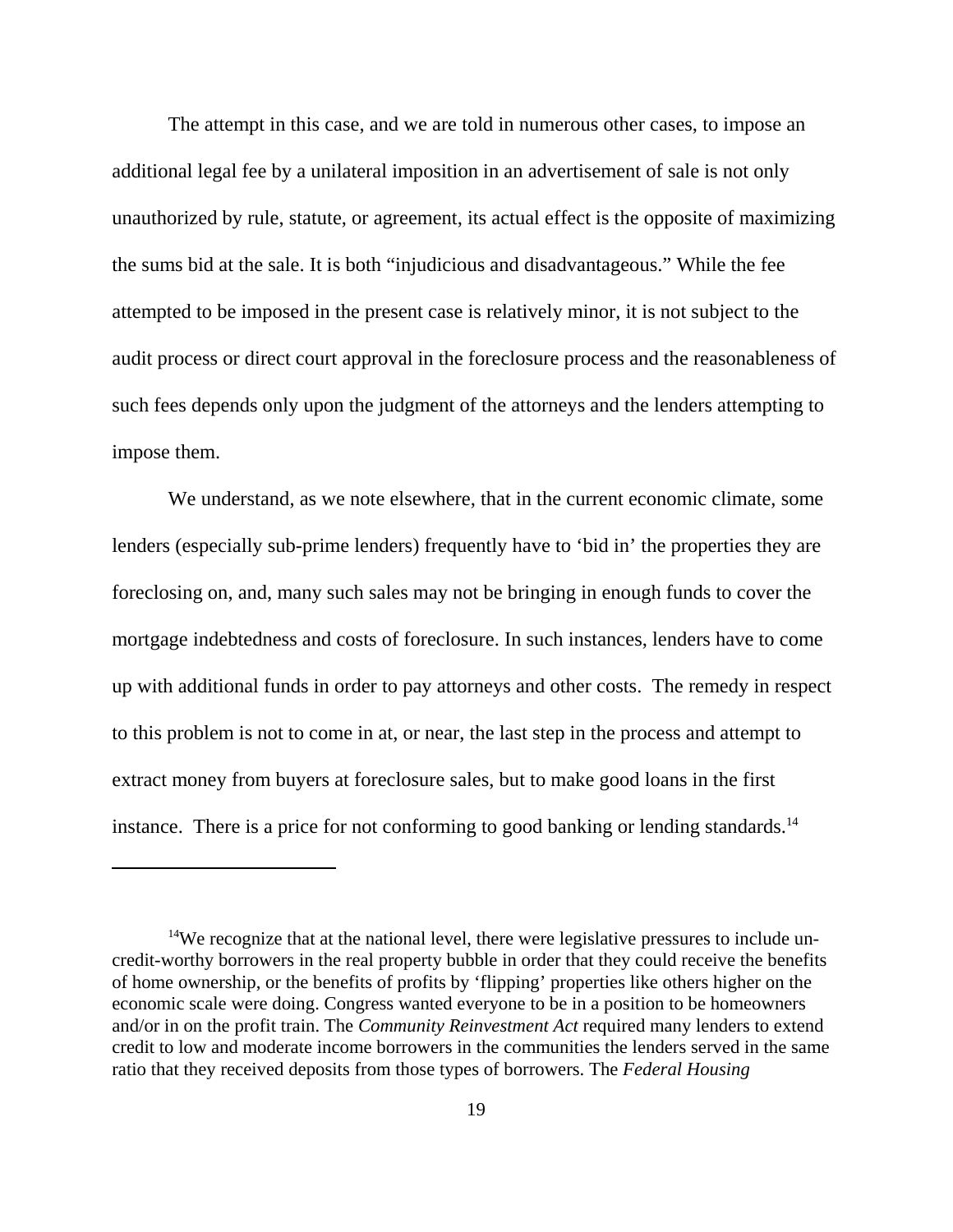Whatever the cause, that price is now being paid.

The imposition of this additional fee is far different from the setting of the terms,

manner and time of sale, and the cases in respect thereto, that couple irregularities in

*Enterprises Financial Safety and Soundness Act* required Fannie Mae and Freddie Mac to include in their purchases of mortgages a certain percentage of mortgages relating to low and moderate income borrowers. By 2005 52 % of their purchases of mortgages had to be related to such loans.

Many lenders accommodated the wishes of Congress. In that process, normal banking and lending standards were, by some banks and other lending entities, ignored. Out of this arose the enlargement of the sub-prime market with its adjustable rate mortgages (**ARMs)** that were designed to entice prospective borrowers (who normally might not be credit-worthy in respect to regular interest rate levels when the mortgage rates were adjusted several years in the future) into mortgages at the beginning abnormally lower rates.

Virtually everyone knew that if the borrower still owned the property at the adjustment time, the adjusted rates were going to create serious problems. But everyone, especially the mortgagors, thought they would sell the properties at a profit before the time the rates were adjusted. Even the lending institutions that participated in creating the problem did not appear overly concerned because they were 'bundling' the mortgages and selling them, thus taking immediate profits and hopefully avoiding the inevitable losses by passing them, i.e. assigning them, to others who would buy the 'derivatives' secured by the risky mortgages. The problem, as we have seen, is that the bottom fell out of the market, and there are/were little profits to be had by homeowners in the residential real property arena. Persons who should never have been in the market in the first place are now stuck with properties they cannot afford and cannot sell and some of the lenders are stuck with properties that, at forced sale, will not bring the sums needed to pay off the indebtedness due on the mortgages. As the Task Force noted, *supra*, "Many adjustable rate mortgages (**ARMs**) taken out . . . during the height of the housing and refinancing boom, are scheduled to reset to higher rates in the coming months. The higher interest rates will raise monthly mortgage payments and put many more homeowners at risk of losing their homes to foreclosure."

As we have indicated, many of the lenders tried to take profits and get rid of their bad mortgages by bundling them and selling them to others in order to reduce their exposure. At the same time 'river-boat gamblers' on Wall Street invented 'derivatives' that could be bought and sold as stocks and treated as securities. These derivatives were secured by 'bundles' of mortgages and insured by entities everyone knew were themselves undercapitalized. Thus, when Wall Street 'tanked', it was not just the Wall Street players who were hurt (although some prospered greatly), the whole house of cards came down and what had once been a corner stone of the national economy, the home market, came tumbling down as well. In the process many homeowners became the ultimate victims. It was this situation that created the impetus for the creation of *The Maryland Home Ownership Preservation Task Force -* and the ultimate adoption of many of its recommendations by the Legislature.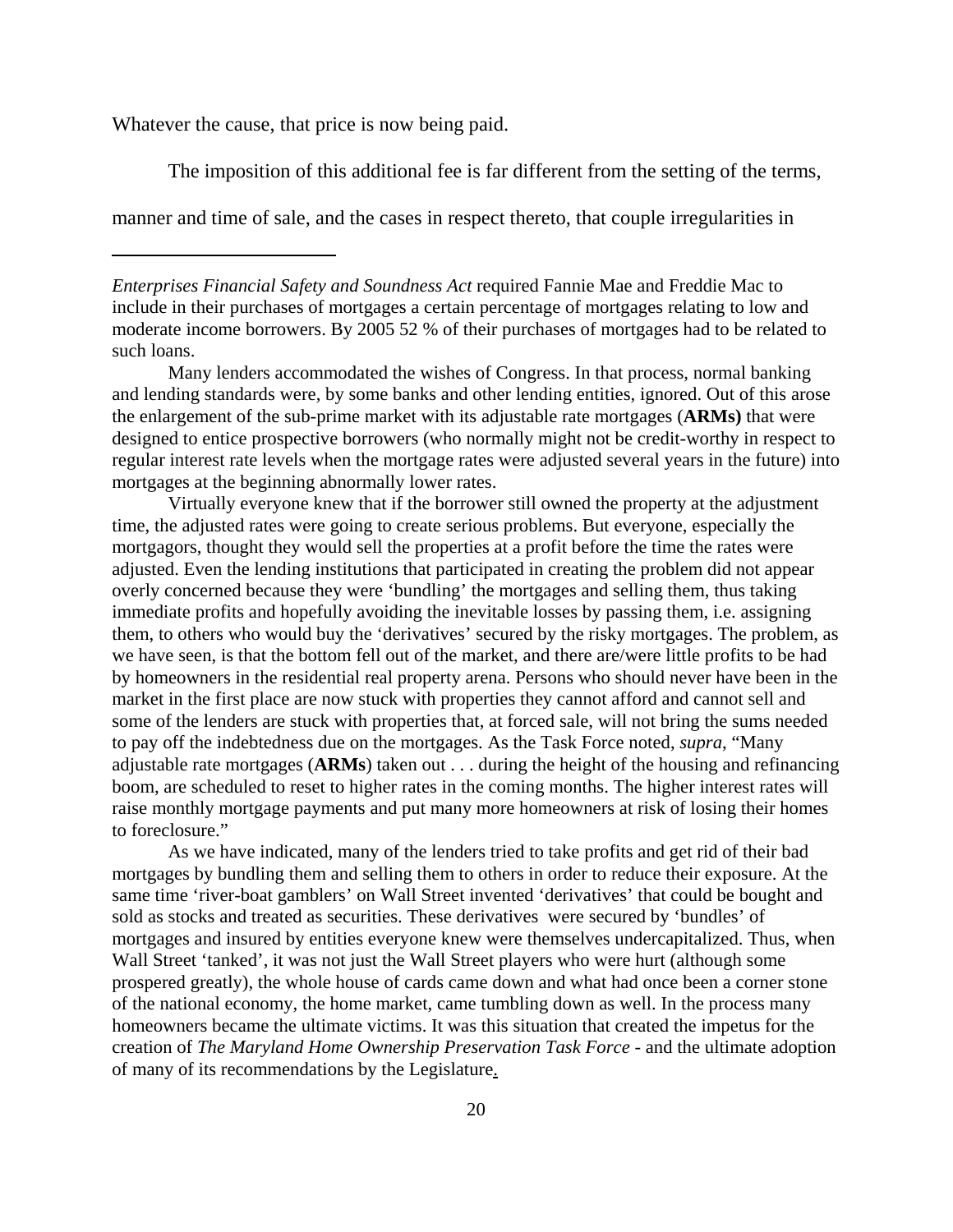those areas with the requirement that the exceptant must establish that the irregularity caused the sum bid at the sale to be grossly inadequate. The imposition of such additional fees, such as those in the present case, operates contrary to the duties of trustees to maximize the sums bid at sales. It is an attempt to reduce the lender's costs of foreclosure in deficiency situations by transferring some of the costs to prospective third-party bidders.

We hold that, in the absence of specific authority in the contract of indebtedness or contained in statute or court rule, it is an impermissible abuse of discretion for trustees or the lenders who 'bid in' properties, to include the demand for additional legal fees for the benefit of the Trustees in the advertisement of sale, or in any other way, in that it is contrary to the duty of trustees to maximize the proceeds of the sales and, moreover, is not in conformance with state or local rules and as we have said, is against public policy.

### *Conclusion*

For reasons above stated, we reverse the decisions of the Court of Special Appeals and the Circuit Court for Wicomico County, Maryland ratifying the sale at issue and shall remand the case to the trial court for a resale of the premises.

## **JUDGMENT OF THE COURT OF SPECIAL**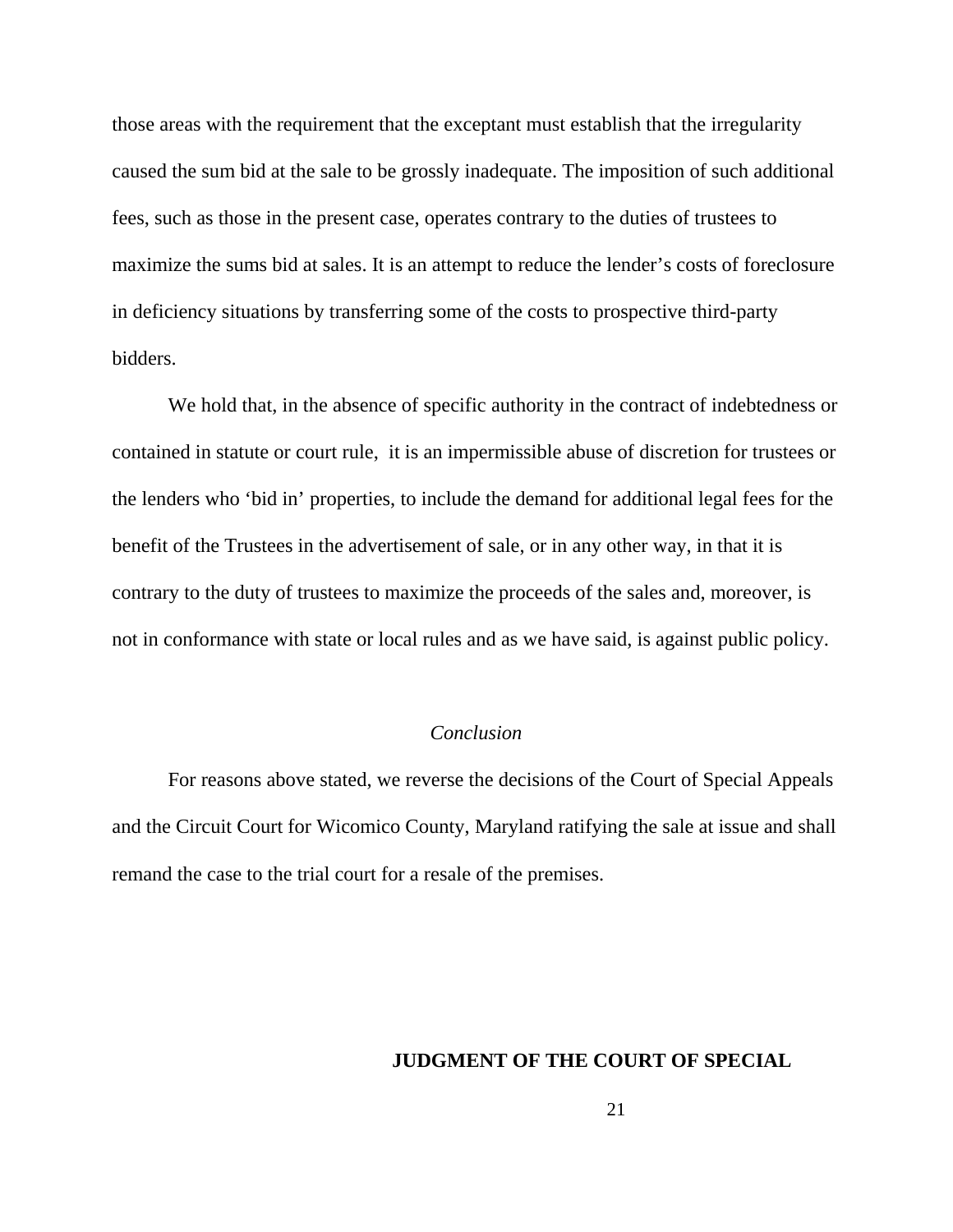**APPEALS REVERSED; CASE REMANDED TO THE COURT OF SPECIAL APPEALS WITH DIRECTIONS TO REVERSE THE JUDGMENT OF THE CIRCUIT COURT FOR WICOMICO COUNTY MARYLAND AND TO REMAND THE CASE TO THAT COURT FOR PROCEEDINGS CONSISTENT WITH THIS OPINION; COSTS IN THIS COURT AND THE COURT OF SPECIAL APPEALS TO BE PAID BY THE APPELLEE.**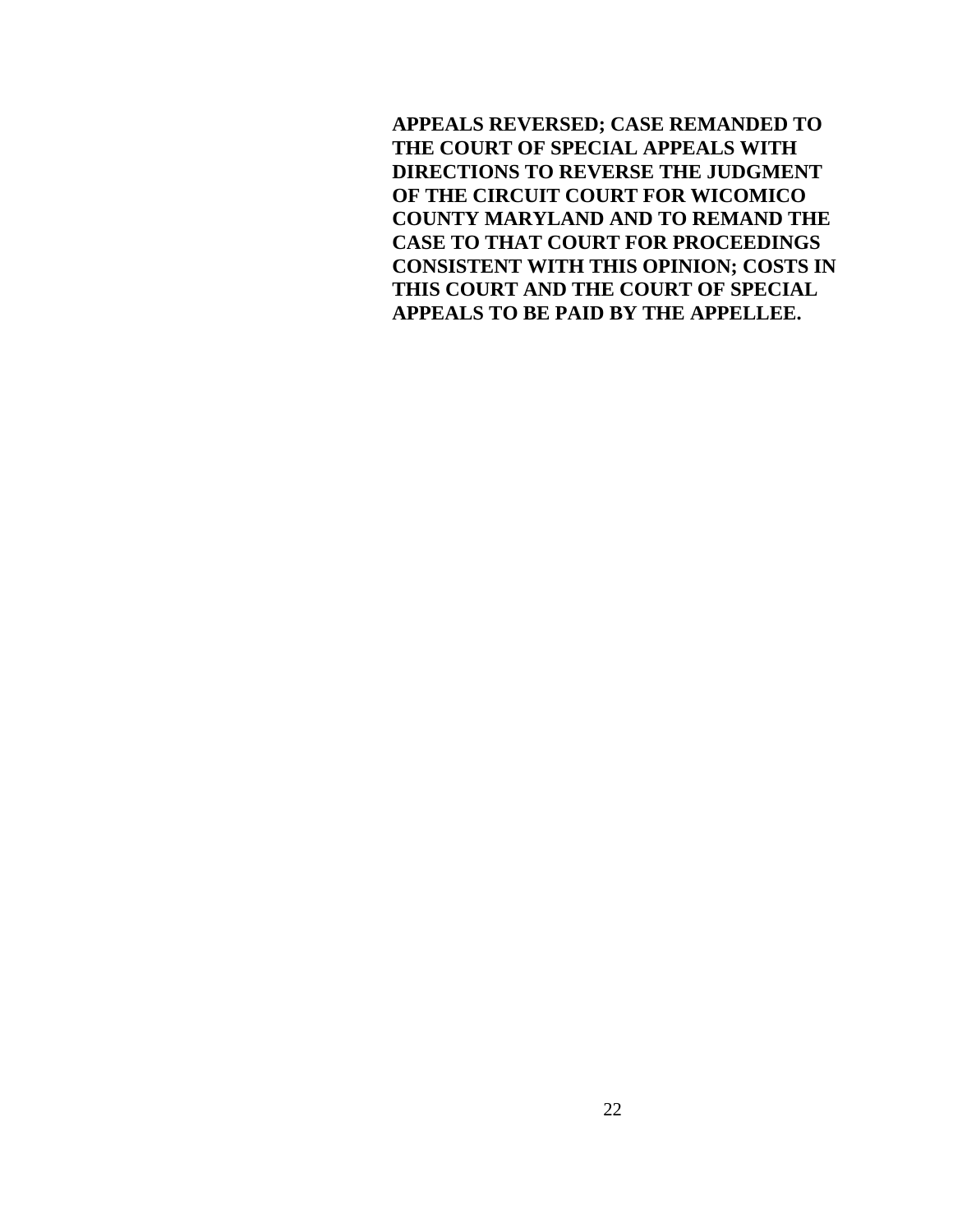## IN THE COURT OF APPEALS

## OF MARYLAND

No. 55

September Term, 2011

#### BONNIE L. MADDOX

v.

EDWARD C. COHN, ET AL.

 Bell, C.J., Harrell Battaglia Greene Adkins Barbera Cathell, Dale R. (Retired, Specially Assigned),

JJ.

Concurring Opinion by Harrell, J., which Barbera, J., joins.

Filed: January 24, 2012

 $\overline{a}$ 

 $\overline{a}$ 

l

 $\overline{a}$